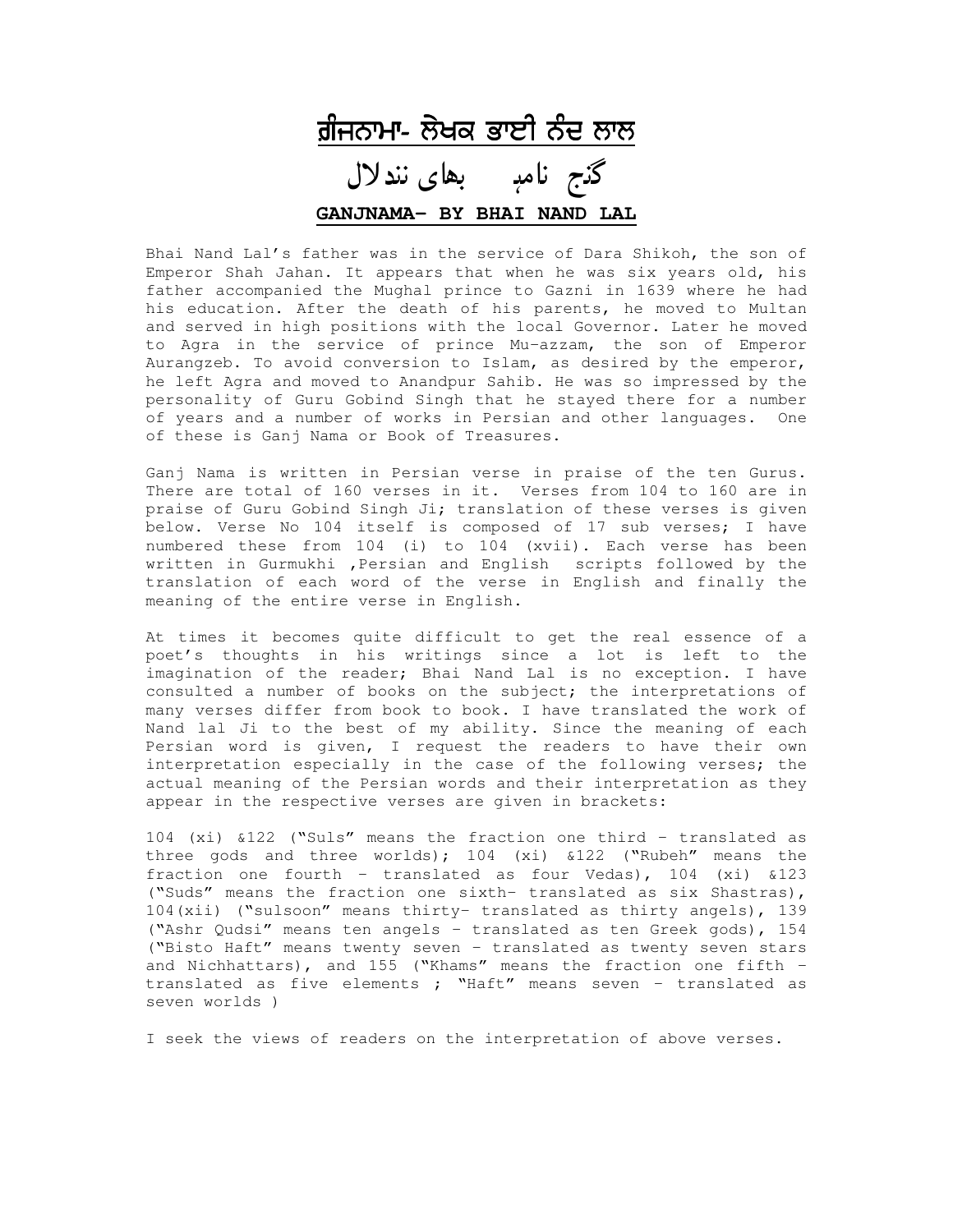ਸਲਤਨਤ ਦਹਮ - ਪਾਤਸ਼ਾਹੀ ਦਸਮ

# سلطنت دہم

**SALTNAT DAHAM - TENTH KINGDOM**

### **104.I.** ਵ ਜ਼ੀਬੋ ਆਰਾਯਿਸ਼ੇ ਜਾਵਿਦਾਨੀ ਸਰੀਰ

سلطنتے دہمش دست پیچے دیوانے دورگیر و زیب و آرایشیے جاودانی سریر

#### **SALTNAT-E DEHMASH DAST PEECH-E DEEWAAN-E DAUR-GEE V ZEEB-O AARA-YISH-E JAAWIDAANI SARIR**

\*SALTNAT-kingdom, monarchy \*DEH-ten \*DEHAM-tenth \*DEHMASH- his tenth \*DAST-hand \*PEECH- twist, turn, bend \*DEEWAAN- government, court \*DAUR- time, epoch \* GEER-used as suffix meaning a holder \*DAUR-GEER- who control the time (gods) \*V- and, also, too \*ZEEB-ornament, beauty \*AARA-YISH-decoration, dressing up \*JAAWDAAN-everlasting, eternal, perpetual \*SARIR-throne

The world from their stranglehold; he decorates the eternal and beautiful throne.

### **104.II.** !" # \$ ਵ ਜ਼ੁਲਮਤ ਜ਼ਦਾਏ ਸ਼ਬੇ ਕਜ਼ਬੋ ਦਰੋਗ਼

جلوہ آرا ے آں نہٖ مشعلے حق فروغ و ظلمت زدا<sub>ے</sub> شبے کزب و دروغ

#### **JALWEH AARAA-E AAN NOH MASH-ALE HAQ FROG V ZULMAT ZADAA-E SHAB-E KAZB-O DROG**

\*JALWEH- manifestation, appearance \*AARAA-E- decorator \*AAN- that \*NOH- nine \*MASH-AL-torch, flare \*HAQ-truth, God \*FROG- brightness, luminosity \*ZULMAT- darkness, gloomy, obscurity \*ZADAA-E- cleaner, remover \*SHAB-night \* KAZB- lie \*DAROG-falsehood, untruth

His kingdom makes the manifestation of the nine torches (nine Gurus before him) brighter and removes the darkness and falsehood from this world.

### **104.III.** % # & ਵ ਬਾਸਰ ਅਲ-ਬਾਤਿਨ ਵ ਅਲ-ਜ਼ਾਹਰ

سلطان الاول و الآخر و باصر الباطن و الظاہر

**SULTAAN AL-AWWAL V AL- AAKHAR V BAASAR AL-BAATIN V AL- ZAAHAR**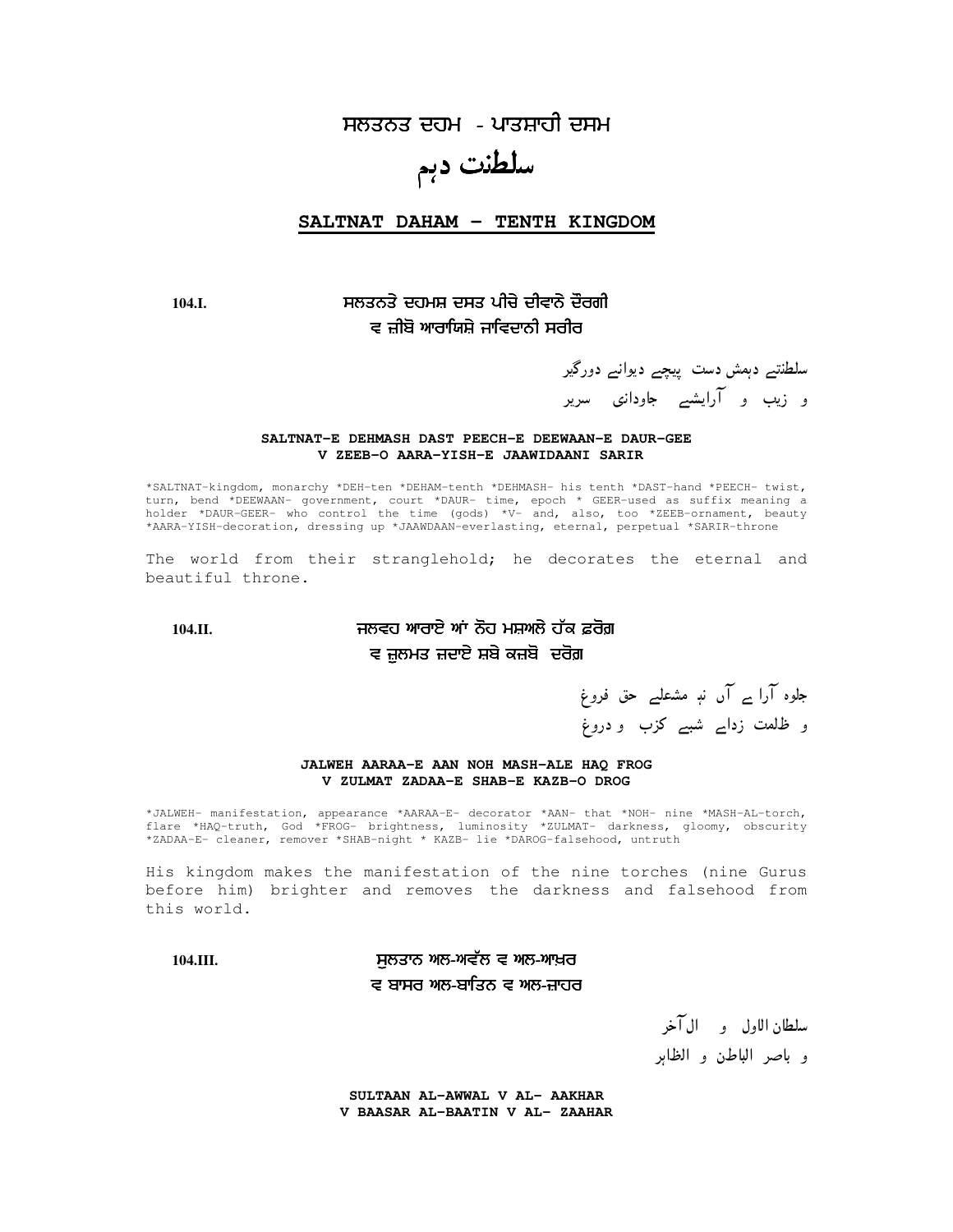\*SULTAAN-king, sultaan \* AWWAL- first, prime \*V- and, also, too \*AAKHAR- end, last \*BAASARseeing, sight \*BAATIN- interior, heart, mind \*ZAAHAR-visible

He is the king of the beginning and the end; he can reach into the inner most depths of our hearts.

### **104.IV.** % % ਵ ਅਜ਼ ਹਰ ਤਾਅਤੋ ਖ਼ਿਦਮਤ ਬੇਨਿਆਜ਼

# مشت ہر سازے قدسی اعجاز و از ہر طاعت و خدمت بے نیاز

#### **MUSHT HAR SAAZ-E KUDS EI-JAAZ V AZ HAR TAA-AT-O KHIDMAT BE-NI-AAZ**

\*MUSHT-punch, blow with a fist ( open, show ) \*HAR- each , every, any \*SAAZ- equipped, tuned, \*KUDSI-sacred, angel \*EI-JAAZ- miracle, wonder, supernaturality \*AZ-from \*TAA-AT- worship, prayer, devotion \*KHIDMAT- service \*NI-AAZ- requirement, need, necessity \*BE-NI-AAZ- is not needed, is not required

He reveals the sacred miracles; he does not need any service to himself or to be worshipped.

#### **104.V.** ਰਾਨੇ ਅਫ਼ਵਾਜੇ ਮਨਸੂਰਹ-ਅਸ਼ ਯਕਹ ਤਾਜ਼ ਵ ਲਿਵਾਏ ਆਲਮ ਕੁਸ਼ਾਯਸ਼ ਨੁਸਰਤ ਤਰਾਜ਼

شیرانے افواجے منصورہ اش یکہ تاز و لواے عالم كشايش نصرت طراز

#### **SHER-AAN-E AFWAAJ-E MANSOOR-EH-ASH YAK-EH TAAZ V LIWAA-E AALAM KUSHAA-ASH NUSRAT TARAAZ**

\*SHER-AAN- plural of SHER (lion) \*AFWAAJ- plural of FAUJ (army) \*MANSOOR- victorious, triumphant \*MANSOOR-EH- ASH- its victories \*YAK-one \*TAAZ-attack, rush \*LIWAA-E- banner, flag \*AALAM- world, universe \*NUSRAT- victory, triumph \*TARAAZ- level, position

There is no one like the lions of his victorious armies; the flag of his victories are flying from the highest peaks in the world.

#### 104.VI. ਫਾਰਸੀ ਅਜ਼ ਨਾਮੇ ਹੱਕ ਇਖ਼ਤਿਤਾਮ-ਸ਼ ਗੇਤੀ ਸਿਤਾਂ ਵ ਵਾਵੇ ਬਾਦੀ ਵਾਸਿਤਹ ਏ ਕਿਆਮੇ ਜ਼ਮੀਨੋ ਜ਼ਮਾਂ

کافے قارسی از نامے حق اختتامش گیتی ستاں

و واوے بادی واسطہٖے قیامے زمین و زماں

#### **KAAF-E FAARSI AZ NAAM-E HAQ IKH-TITAAM-SH GETI SITAAN V WAAV-E BAADI WAASITAA-E QE-YAAM-E ZAMEEN-O ZAMAAN**

\*KAAF- the letter "K" (here "G" or GAAF) \*FAARSI- Persian language \*AZ- from \*NAAM-name \*HAQtruth God \*IKH-TITAAM- final, conclusion \*IKH-TITAAM-ASH-its end, its conclusion \*GETIworld, universe \*SITAAN-place, land \*WAAV- the letter " O" or "VA" in Persian \*BAADI-beginning \*WAASITEH-sake, cause, broker, agency \*QE-YAAM- rising, movement, revolt \*ZAMEEN-earth \*ZAMAAN- time, period, epoch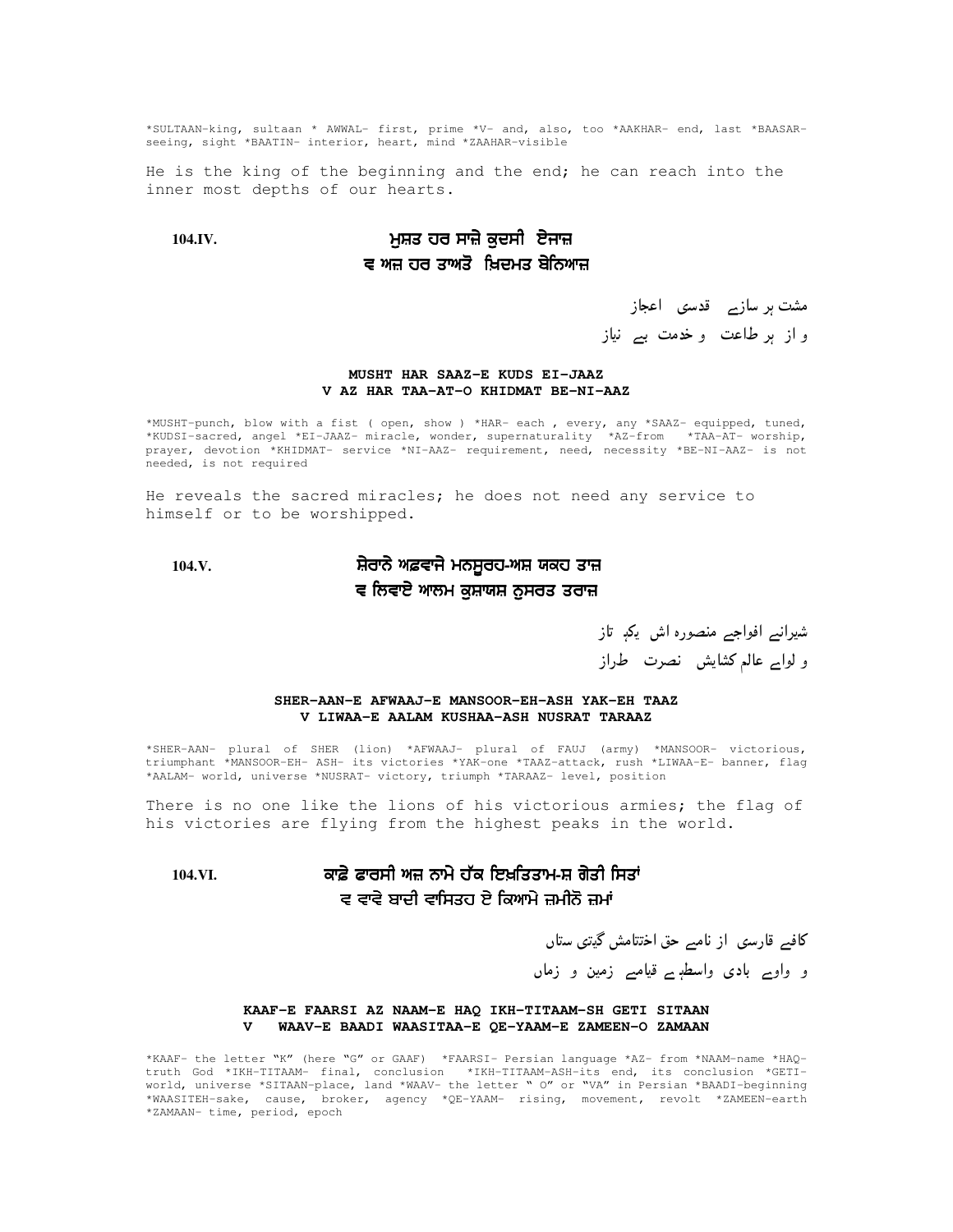The letter "G" or "Gaaf" of Persian (the first letter of the name of Guru Gobind Singh) reflects the ultimate truth of the world; the letter "O" or VA (of Persian) correlates the movement of earth and the heavens.

#### **104.VII.** ਅਬਦ ਬਕਾਇ-ਸ਼ ਬਖ਼ਸ਼ਿੰਦਹ ਏ ਪਨਾਹਿੰਦਗਾਂ ਵ ਸ਼ਮੀਮੇ ਨੂਨੇ ਹਮਾਯੂਨਸ਼ ਨਵਾਜ਼ਿੰਦਹ ਏ ਪ੍ਰਸਤੰਦਗਾਂ

# باے ابد بقایش بخشندہ ے پناہندگاں و شمیمے نونے ہمایونش نوازندہ ے پرستندگاں

#### **BAA-E ABAD BAQAA-YASH BAKHSHINDEH-E PANAAHIND-GAAN V SHAMIM-E NOON-E HAMAA-YOON-E PRASTAND-GAAN**

\*BAA-E- the letter "B" or "BE" in Persian \*ABAD- eternity, without end \*BAQAA-ESH- duration, permanence, eternity \*BAKHSHINDEH- merciful, forgiving \*PANAAHINDEH- refugee \*GAAN- suffix to indicate plural \*SHAMIM-sweet odour \*NOON- the letter "N" in Persian \*HAMA-YOON- imperial, royal, fortunate, auspicious \*PRASTANDEH- worshipper, adorer \*GAAN-suffix to indicate plural

"B" or "BE" (in Persian) of his name reflects his mercy for the poor and provides shelter to them till eternity; the "N" or "NOON" (in Persian) of his name sends fragrance of his imperial highness to the beloved ones.

#### **104.VIII.** ਸਿਰਾ-ਪਾ ਅਜ਼ਮਤੋ ਇਜਲਾਲਸ਼ ਦਾਮ ਗੁਸਲੇ ਮਰਗ ਵ ਸੀਨੇ ਸਰਾਪਾ ਵਾਲਾ ਤਮਕੀਨਸ਼ ਸਰਮਾਇਅਹ ਹਰ ਸਾਜ਼ੋ ਬਰਗ

دالے سراپا عظمت و اجلالش دام گسلے مرگ و سینے سراپا والا تمکینش سرمایہ ھر ساز و برگ

#### **DAAL-E SIRA-PA AZMAT-O IJLAL-SH DAAM GUSL-E MARG V SEENE SARAAPA WAALA TAMKEEN-ASH SAR-MA-YEH HAR SAAZ-E BARG**

\*DAAL- the letter "D" in Persian \*SIRA-PA- from head to feet (total) \*AZM- resolution, intention, resolve \*AZMAT- your resolution / intention / resolve \*IJLAAL- glory, dignity, honour \*IJLAALASH- his glory / dignity, honour \*DAAM- net, trap \*GUSLEH- fault, break, tear \*MARG- demise, passing away \*SEEN- the letter "S" in Persian\*SARAA-PA-from head to feet \*TAMKEEN- obedience, compliance, submission \*WAALA- exalted, lofty \*TAMKEEN-ASH- his obedience/ compliance/submission \*SAR-MA-YEH- capital \*HAR- all, every \*SAAZ-outfit, equipped \*BARG- leaf, sheet

With our complete trust in him, the " D " or " DAAL" (in Persian) of his name releases us from the death trap; the letter " S " or " SEEN" (in Persian) in his name reflects that he occupies an exalted position and our submission to him gets us all the gifts of the world.

> ਨੂਨੇ ਦਾਇਮਾ ਨਦੀਮੇ ਸੁਬਹਾਨੀ ਵ ਸਾਨੀ ਕਾਫੇ ਅਜਮੀਯਸ਼ ਜਾਂ ਗੁਜ਼ਾਏ ਬਾਦੀੲਹ ਪੈੈਮਾਯਾਂਨੇ ਬੇਫੁਰਮਾਨੀ

**104.IX.** '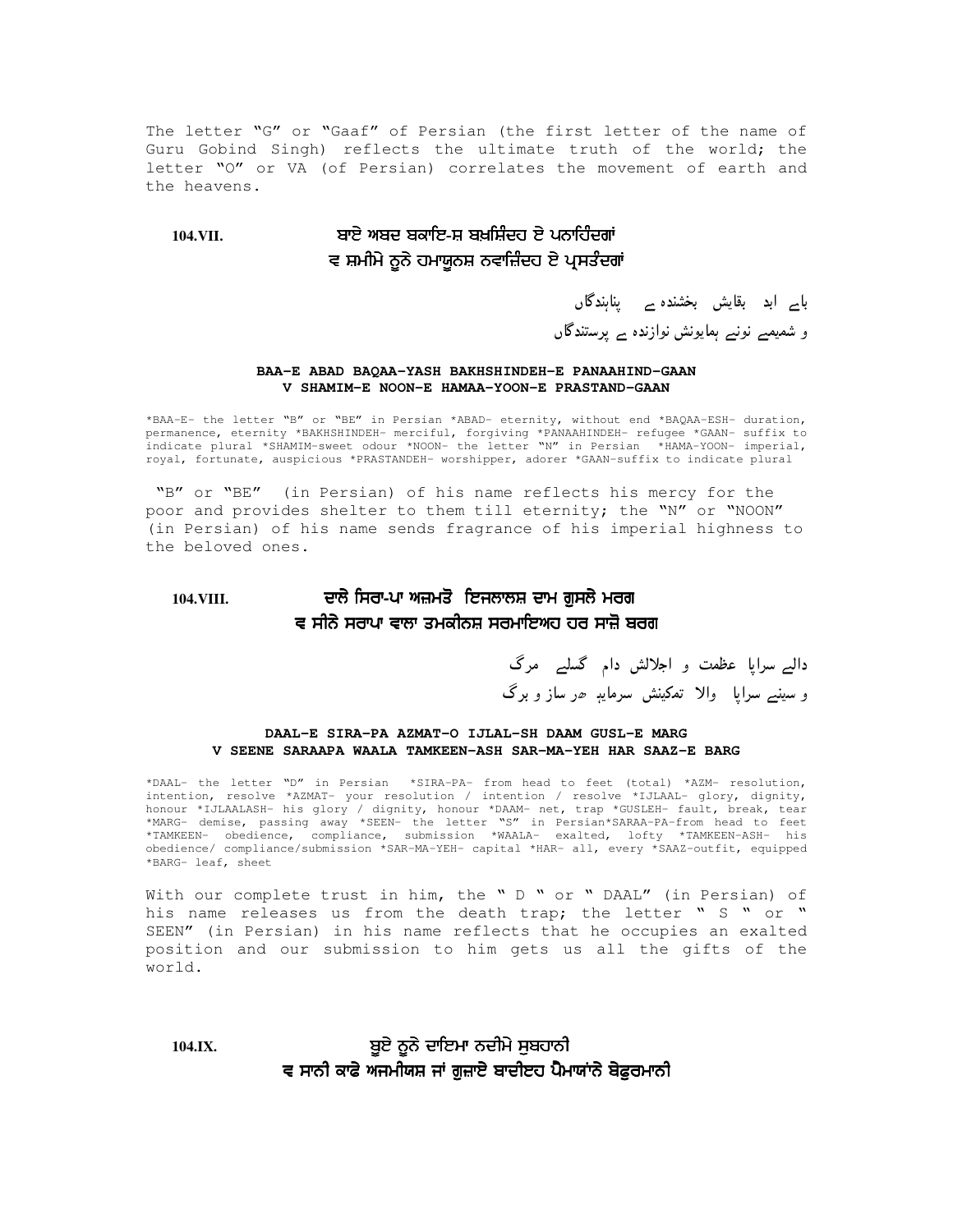بوے نونے دایما ندیمے سبحانی و ثانی کافیے عجمیش جانگزاے بادیہٖ پیمایانے بے فرمانی

#### **BOO-E NOON-E DAA-EM-A NADEEM-E SUBHAANI V SAANI KAAF-E AJMI-YASH JAAN-GUZAA-E BAADI-EH PEI-MAAN-YAN-E BE-FURMAANI**

\*BOO-E- smell, fragrance \*NOON- the letter "N" or "NOON" in Persian \*DAA-EM-permanent \*NADEEMcompanion, intimate friend \*SUBHAANI- divine \*SAANI- secondly, in second place \*KAAF- the letter "K" or "KAAF" in Persian (here "G" or " GAAF") \*AJMI- dumb, barbarian \*BAADI-EH-desert, jungle \*PEI-MAA-YAAN- (from " PEI-MOODAN) –to measure \*BE-FURMAAN- disobedience

The "N" or "NOON" (in Persian) of his name is perpetually spreading fragrance all around and that he remains in the company of the Lord; the second "G" or "GAAF" (in Persian) of his name sends the ignorant people who disobey his command to (measure) the jungles to be doomed.

**104.X.**

### ਆਖ਼ਰੀਨ ਬਾਦੀ ਹਾਦੀ ਅਲ-ਕੋਨੈਨੇ ਬਰਹਕ ਵ ਕੋਸੇ ਹਦਾਯਤੋ ਇਰਸ਼ਾਦਸ਼ ਬਰ ਨੋਹ ਤਬਕ

ہاے آخرین بادی ہادی الکونینے برق و کوسے ہدایت و ا رشادش بر نہِ طبق

#### **HAA-E AAKHREEN BAADI HAADI AL-KONEIN-E BARHAQ V KOS-E HADAYAT-O IRSHAAD-ASH BAR NOH TABAQ**

\*HAA-E- the letter "H" or HEH (in Persian) \*AAKHREEN- the last one, final \*BAADI- beginning \*HAADI- leader, guide \*KONEIN- the two worlds \*BARHAQ- just, fair, true \*KOS- drum \*HADAAYATguidance, leading \*IRSHAAD- guidance, leading \*IRSHAADASH- his guidance \*BAR- in, at \*NOH-nine \*TABAQ- layer, stratum, stage

The last letter "H" or "HEH" (in Persian) of his name leads us justly in this world and beyond and the drum of his leadership and guidance can be heard in the nine worlds.

### **104.XI.** ! % % & %! <u>ਵ ਸਦ ਹਜ਼ਾਰਾਂ ਰੁਬਹੋ ਤਿਸਯ ਖ਼ਾਕ ਨਸ਼ੀਂ</u>

صد ہزاراں ثلث و سدس خدمت گزیں و صد ہزاراں ربع و تسع خاق نشیں

**SAD HAZAARAAN SULS-O SUDS KHIDMAT GUZEEN V SAD HAZAARAAN RUBEH-O TISYA KHAAK NASHIN**

\*SaD- hundred \* HAZAARAAN- thousands \*SULS- one third (the trio of three gods) \*SUDS- one sixth (six Shastras) \*KHIDMAT- service \*GUZEEN- chooser, selecting \*RUBEH- one fourth (here four Vedas) \*TISYA- nine (here nine Aakaash / heavens) \*KHAAK- dust \*NASHEEN- sitter, dweller

Lacs of gods and shastras have chosen to serve him; lacs of Vedas and heavens are under his command.

**104.XII.** ) % % ' - ਸਦ ਹਜ਼ਾਰਾਂ ਈਸ਼ਰੋ ਬ੍ਰਹਮਾਂ ਵ ਅਰਸ਼ੋ ਕੁਰਸੀ ਖ਼ਾਹਿੰਦਹ ਏ ਪਨਾਹਸ਼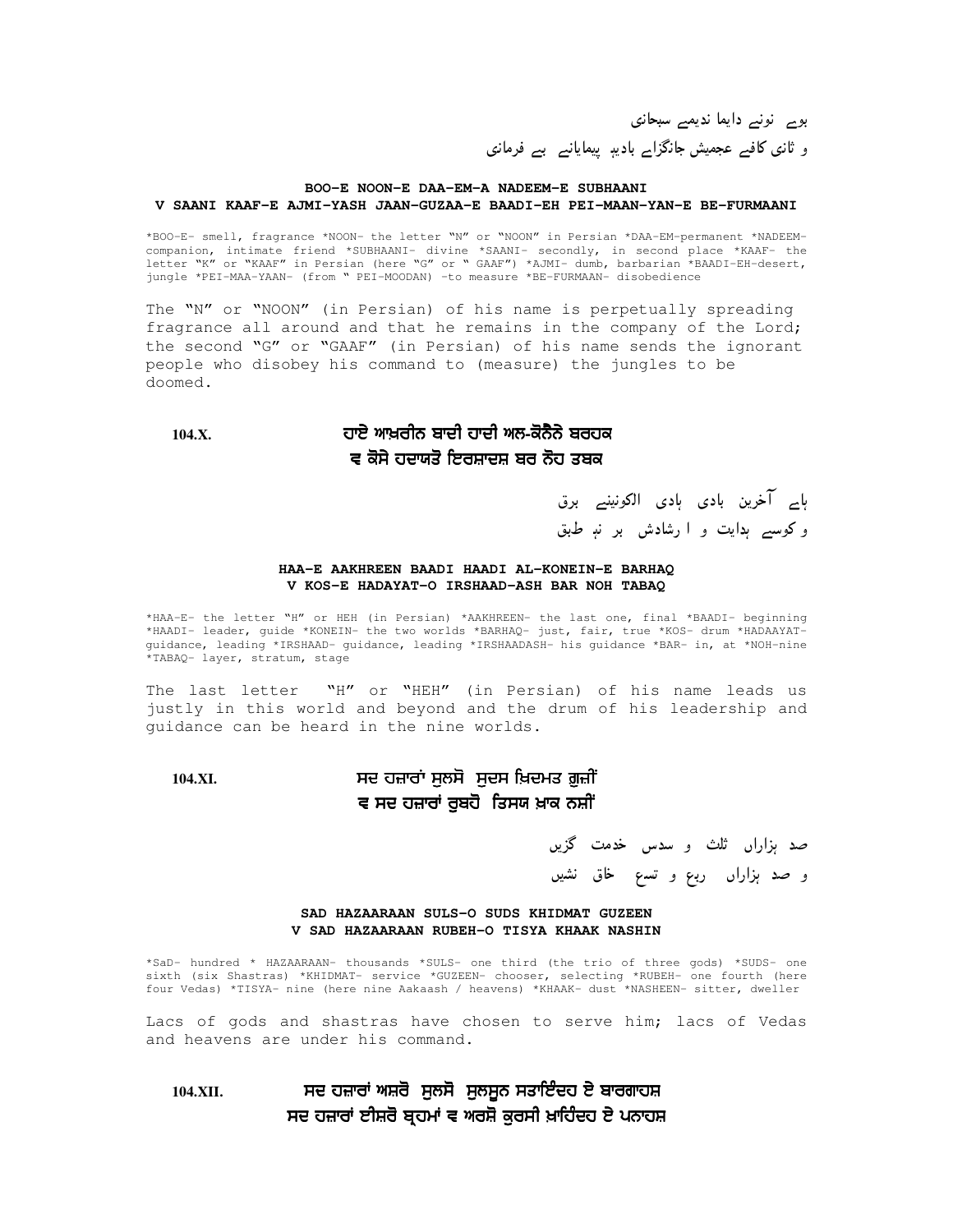صد ہزاراں عشر و ثلث و ثلثون ستایندہ بے بارگاہش صد ہزاراں ایشر و برہما عرش وکرسی خواہندہ بے پناہش

#### **SAD HAZAARAAN ASHR-O SULS-O SULSOON SITA-INDEH-E BARGAAHASH SAD HAZAARAAN EESHAR-O BRAHMAA V ARSH-O KURSI KHAHIND-EH-E PANAAHASH**

\*SeD HAZAARAAN- lacs \*ASHAR-ten \* ASHR- tenth (here ten senses) \*SULS- one third (here trio of gods) \*SULSOON- thirty (here thirty angels) \*SITA- INDEH- from SIT-YESH- to praise, worship \*BARGAAH- royal court, palace \*BARGAAHASH- his royal court / palace \*EESHAR- Shiv \*ARSH-throne \*KURSI- seat, place \*KHAHINDEH- wishing, desirous \*PANAAH- protection, asylum \*PANAAHASH- his protection / asylum

Lacs of gods and angels praise the splendor of his palace; lacs of gods like Shiv and Brahama are wishing to be near his throne for protection.

### 104.XIII. ਵ ਸਦ ਹਜ਼ਾਰਾਂ ਆਸਮਾਨੋ ਜ਼ਮੀਂ ਹਲਕਹ ਬਗੋਸ਼ੇ ਆਂ ਅਸਤ ਵ ਸਦ ਹਜ਼ਾਰਾਂ ਆਫ਼ਤਾਬੋ ਮਾਹ ਖ਼ਿਲਅਤ ਪੋਸ਼ੇ ਆਂ

و صد ہزاراں آسمان و زمیں حلقہٖ بگوشے آن است و صد و ہزاراں آفتاب و ماہ خلعت پوشے آں

#### **V SAD HAZAARAAN AASMAAN-O ZAMEEN-O HALKEH BAGOSH AAN AST V SAD HAZAARAAN AAFTAAB-O MAAH KHIL-AT POSH-E AAN**

\*SeD HAZAARAAN- lacs \*AASMAAN- skies \*ZAMEEN- earth \*HALKEH BAGOSH- slave \*AAN-that, that one \*AST- is \*AAFTAAB- sun \*MAAH- moon \*KHIL-AT- robe of honour \*POSH- cover, wear \*AAN- that one

Lacs of skies and lands are his slaves; lacs of suns and moons get theirs robes from him to cover themselves (when they set).

### **104.XIV.** ! %% ਵ ਸਦ ਹਜ਼ਾਰਾਂ ਰਾਮੋ ਰਾਜਾ ਵ ਕਾਹਨੋ ਕਿਸ਼ਨ ਖ਼ਾਕ ਬੋਸੇ ਇਕਦਾਮਸ਼

صد ہزاراں عرش و کرسي داغدار و غلامے نامش و صد ہزاراں رام و راجہ و کاہن و کشن خاک بوسے اقدامش

#### **SAD HAZAARAAN ARSH-O KURSI DAAG-DAAR-O GULAAM-E NAAMASH V SAD HAZAARAAN RAAM-O RAAJA V KAAHN-O KISHAN KHAAK BOS-E IQDAAM-ASH**

\*ARSH- throne \*KURSI- seat, chair \*DAAGDAAR- the one who is branded \*GULAAM- slave \*NAAMASHhis name \*RAM- Hindu god Ram \*RAJA- king \*KAHN-O KISHAN- Hindu god Krishna \*KHAAK- dust \*BOS-E-( from BOSEEDAN )- to kiss \*IQDAAM- feet, steps (plural of QADAM) \*IQDAAMASH- his feet

Lacs of thrones carry the stamp of his name; lacs of kings and gods like Ram and Krishna kiss the dust of his feet.

### **104.XV.** ! % & ਵ ਸਦ ਹਜ਼ਾਰਾਂ ਨਦੀਮ ਬਾਰਗਾਹੇ ਅਹਿਦੀਯਤ ਚਾਕਰੇ ਫਰਮਾਂ-ਬਰਸ਼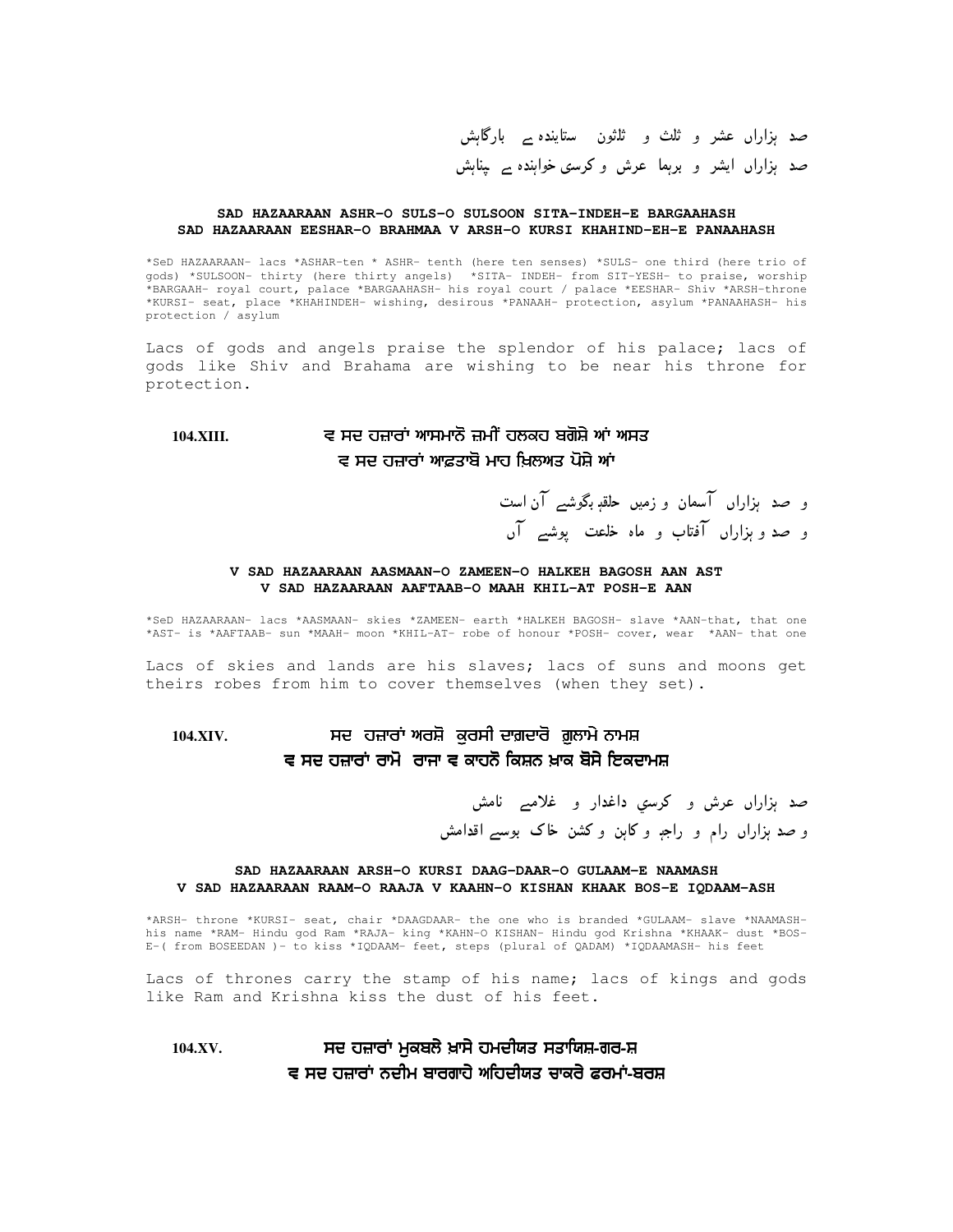صد ہزاراں مقبلے خاصبے حمدیت ستایشگرش و صد ہزاراں ندیم بارگاہ ہے احدیت چاکرے فرمانبرش

#### **SAD HAZAARAAN MUQBAL-O KHAAS-E HAMDEE-YAT STAAYISH-GAR-SH V SAD HAZAARAAN NADEEM BAARGAH-E AHDEE-YAT CHAAKAR-E FARMA-BARASH**

\*MUQBAL- fortunate, lucky \*KHAAS- special, exclusive \*HAMDEE-YAT- from HAMAD-to praise, glorification, eulogy \*STAA-YISH- praise, worship \*STAA-YISH-GAR- eulogist, worshipper \*NADEEM- intimate friend \*BAARGAH- royal court, palace \*ADEE-YAT- unity, oneness, one God \*CHAAKAR- servant \*FARMAAN-BARDAAR- obedient, submissive \*FARMAANBAR-ASH- obedient / submissive to him

Lacs of honoured and fortunate ones are glorifying him; and lacs of honoured ones in the court of God are his obedient servants.

### **104.XVI.** ! - %! \$ ਵ ਸਦ ਹਜ਼ਾਰਾਂ ਈਸ਼ਰੋ ਬ੍ਰਹਮਾਂ ਅਕੀਦਤ ਪਯੋਹਸ਼

و صد ہزاراں اندر و مار ے ہزار زبان توصیف گویش

و صد ہزاراں ایشر و برہما عقیدت پژوہش

#### **V SAD HAZAARAAN INDR-O MAAR-E HAZAAR ZUBAAN TAUSEEF GO-YASH V SAD HAZAARAAN EESHAR-O BRAHMA AKEEDAT PA-YOH-ASH**

\*INDR-Hindu god Indr \*MAR-snake \*ZUBAAN-language, tongue \*TAUSEEF- description, portrayal, depiction \*GO-YASH- say about him (from GUFTAN- to speak) \*EESHAR- Hindu god Shiv \*BRAHMA-Hindu god Brahma \*AKEEDAT- belief, faith (from AKEEDEH) \*PA-YOH-ASH- search, probe

Lacs of Indr gods and lacs of shesh nag with thousand tongues are engaged in describing him; lacs of gods like Shiv and Brahama are searching ways to reach him.

### **104.XVII.** ! ,%# % & ਵ ਸਦ ਹਜ਼ਾਰਾਂ ਕਦਰੋ ਕੁਦਰਤ ਪਜ਼ੀਰਸ਼-ਗਰੇ ਤਾ-ਅਤਸ਼

صد ہزاراں امبے قدسی در خدمتش و صد ہزاراں قدر و قدرت پزیرشگرے طاعتش

#### **V SAD HAZAARAAN UM-E KUDSI DAR KHIDMAT-ASH V SAD HAZAARAAN QADR-O QUDRAT PAZEERASH-GAR-E TAA-ATASH**

\*UM- mother, source \*QUDSI- holy, celestial, angel \*DAR- in, at \*KHIDMAT- service \*KHIDMATSHhis service \*QADAR- divine decree, destiny \*QUDRAT- power, strength, force \*GAR- suffix denotes a maker of things \*TAA-AT- worship, prayer \*TAA-ATSH- his worship

Lacs of goddesses are engaged in his service; lacs of divine powers have accepted him and worship him.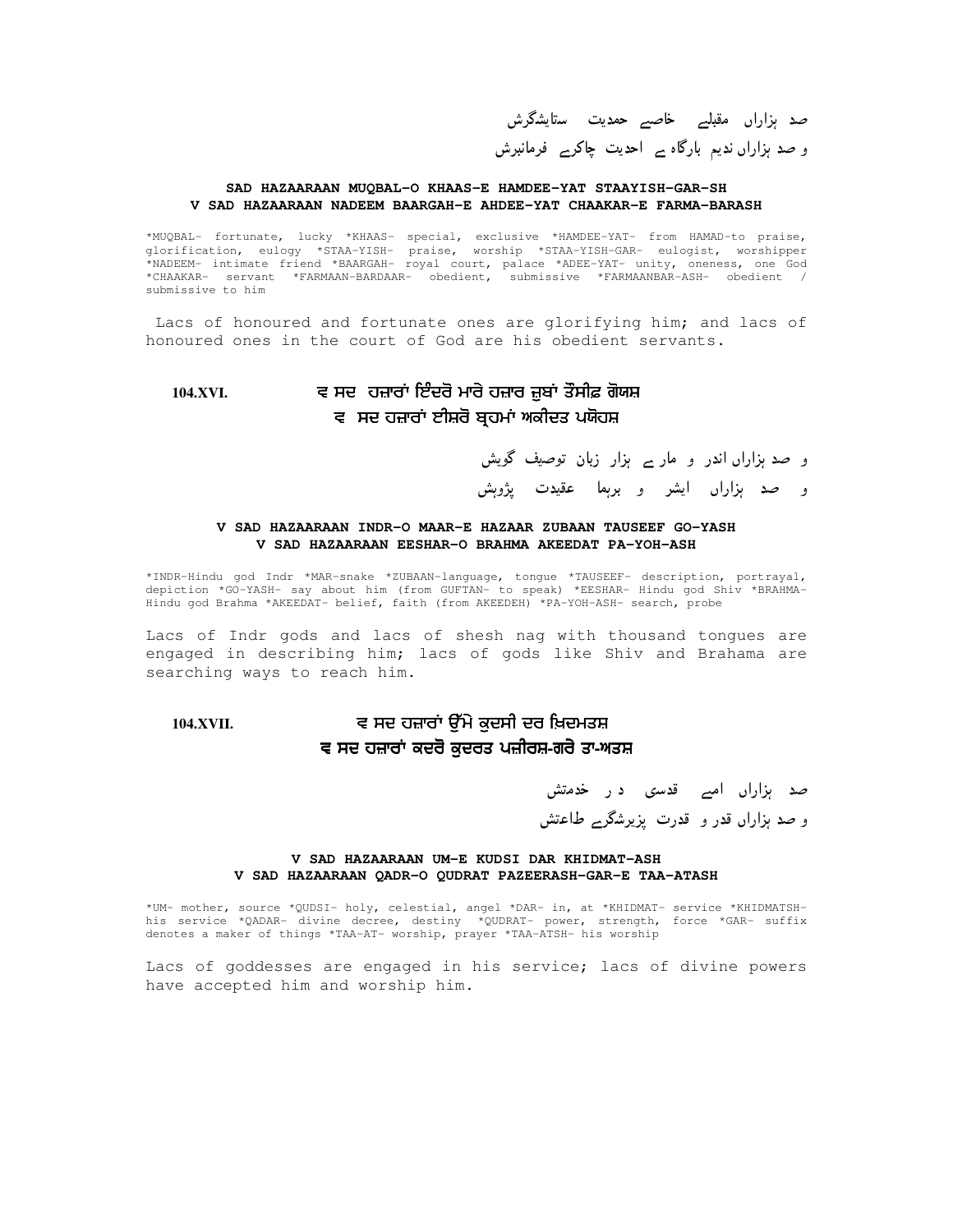# <u>ਵਾਹਿਗੁਰੂ ਜੀਉ ਸੱਤਿ</u>

#### **WAHEGURU JEE-O SATYA**

### 105 ਨਾਸਰੋ ਮਨਸੂਰ ਗੁਰੂ ਗੁਬਿੰਦ ਸਿੰਘ ਈਜ਼ਦੀ ਮਨਜ਼ੂਰ ਗੁਰੂ ਗੋਬਿੰਦ ਸਿੰਘ

ناصر و منصور گوروگوبند سن*گھ* ایزدی منظور گورو گوبند سنگ*ھ* 

#### **NASAR-O MANSOOR GURU GOBIND SINGH EEZAD-I MANZOOR GURU GOBING SINGH**

\*NAASAR-assister, helper \*MANSOOR-victorious, triumphant \*EEZAD- God, \*MANZOOR- approved

Guru Gobind Singh is victorious and assists us to succeed in life; he is accepted by God as His own.

### 106 ਹੱਕ ਰਾ ਗੰਜੂਰ ਗੁਰੂ ਗੁਬਿੰਦ ਸਿੰਘ ਜੁਮਲਾ ਫ਼ੈਜ਼ੋ ਨੂਰ ਗੁਰੂ ਗੋਬਿੰਦ ਸਿੰਘ

حق را گنجور گورو گوبند سنگ*ھ* ج*ملڊ فيض و نور گورو گوب*ند سنگ*ھ* 

#### **HAQ RA GANJOOR GURU GOBIND SINGH JUMLA FAIZ-O NOOR GURU GOBIND SINGH**

\*HAQ- truth, God \*RA- article \*GANJOOR-treasurer \*JUMLA- the whole, all \*FAIZ-bounty, blessing \*NOOR-light, radiance

Guru Gobind Singh is the custodian of God's treasure; he is the bestower of all the gifts.

### **107** # # %'%- -- ਸ਼ਾਹਿ ਸ਼ਾਹਨਸ਼ਾਹ ਗੁਰੂ ਗੋਬਿੰਦ ਸਿੰਘ

حق حق آگاه گورو گوبند سنگ*ھ* شاہ <sub>ے</sub> شاہنشاہ گورو گوبند سنگ*ھ* 

#### **HAQ HAQ AAGAAH GURU GOBIND SINGH SHAHE SHAHAN SHAH GURU GOBIND SINGH**

\*HAK-God \*AAGAAH-aware, knowing \*SHAHE SHAHAN SHAH- emperor of emperors

Guru Gobind Singh knows the ways of God; he is the emperor of emperors.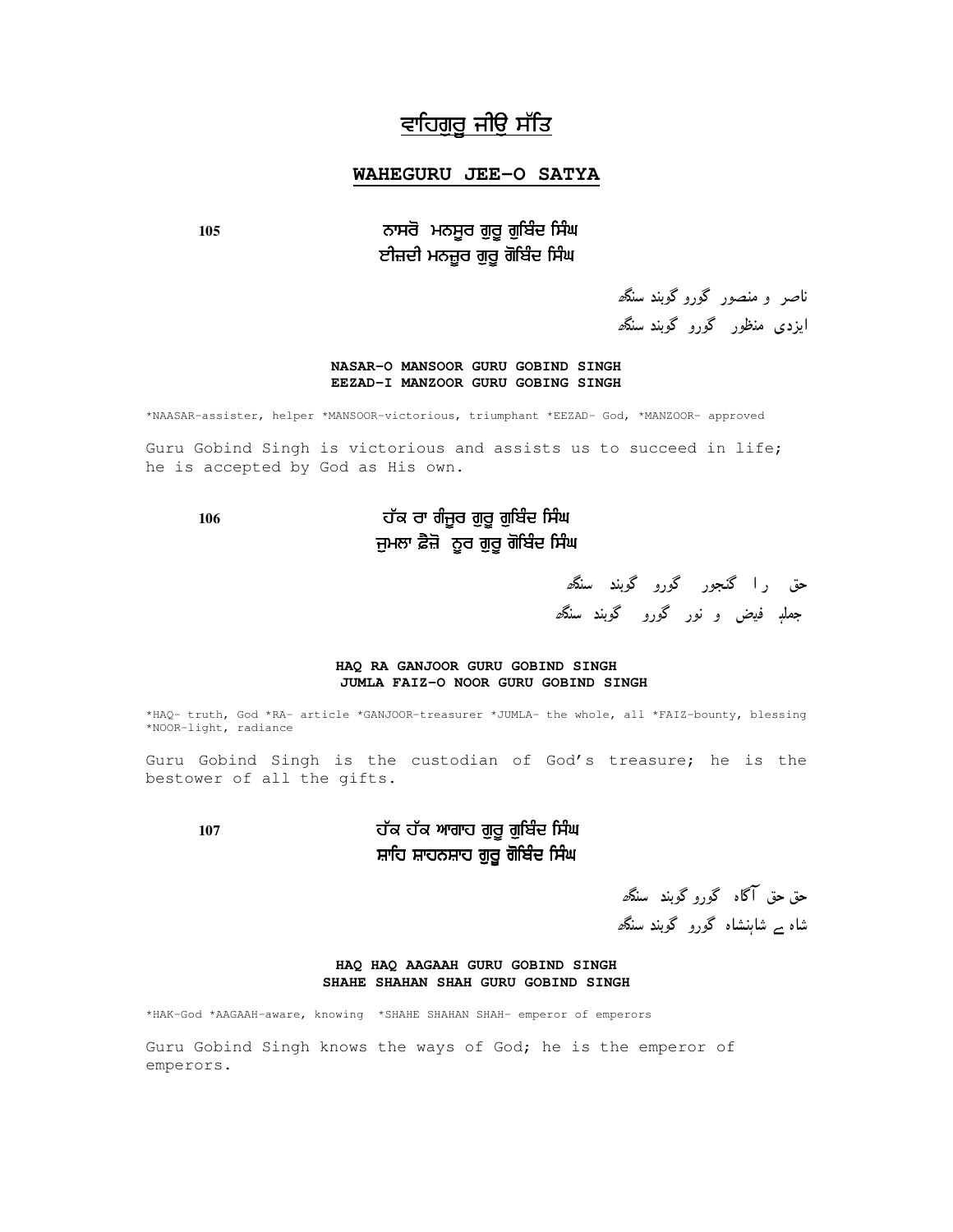### 108 ਬਰ ਦੋ ਆਲਮ ਸ਼ਾਹ ਗੁਰੂ ਗੁਬਿੰਦ ਸਿੰਘ ਖਸਮ ਰਾ ਜਾਂ ਕਾਹ ਗੁਰੂ ਗੋਬਿੰਦ ਸਿੰਘ

بر دو عالم شاه گورو گوبند سنگھ خصم را جاں کاہ گورو گوبند سنگ*ھ* 

#### **BAR DO ALAM SHAH GURU GOBIND SINGH KHASAM RA JAN KAH GURU GOBIND SINGH**

\*BAR-at, on \*DO-two \*ALAM- world \*SHAH-king\* KHASAM-enemy \*RA-particle \*JAN- life \*KAHdiminisher

Guru Gobind Singh rules over both the worlds; he is the destroyer of the enemies.

### **<sup>109</sup>** ( %'%- -- ਕਾਸ਼ਿਫ ਅਲ-ਅਸਰਾਰ ਗੁਰੂ ਗੋਬਿੰਦ ਸਿੰਘ

فائض الانوار گورو گوبند سنگھ

كاشف الاسرار گورو گوبند سنگھ

#### **FAA-EZ AL-ANWAAR GURU GOBIND SINGH KASHIF AL-ASRAAR GURU GOBIND SINGH**

\*FAA-EZ-abundant, bountiful \*ANWAAR- (plural of NOOR) lights, illuminations \*KASHIFdiscoverer, revealer \*ASRAAR-secrets, mysteries

Guru Gobind Singh illuminates our lives with abundance; he reveals secrets of God.

**<sup>110</sup>** %'%- -- ਅਬਰੇ ਰਹਿਮਤ ਬਾਰ ਗੁਰੂ ਗੋਬਿੰਦ ਸਿੰਘ

ءالم ال**استار گورو گوبند سنگ**ھ ابر<sub>ے ر</sub>حمت بار گورو گوبند سنگ*ھ* 

#### **AALIM AL-ASTAAR GURU GOBIND SINGH ABR-E REHMAT BAAR GURU GOBIND SINGH**

\*AALIM-learned, scholar \*ASTAAR- secrets \*ABR-clouds \*REHMAT-mercy, pardon \*BAAR-load, cargo

Guru Gobind Singh is aware of the secrets of the world; he showers his unlimited mercies.

**111** % ' %'%- -- ਵਾਸਿਲੋਂ ਮੌਸੂਲ ਗੁਰੂ ਗੋਬਿੰਦ ਸਿੰਘ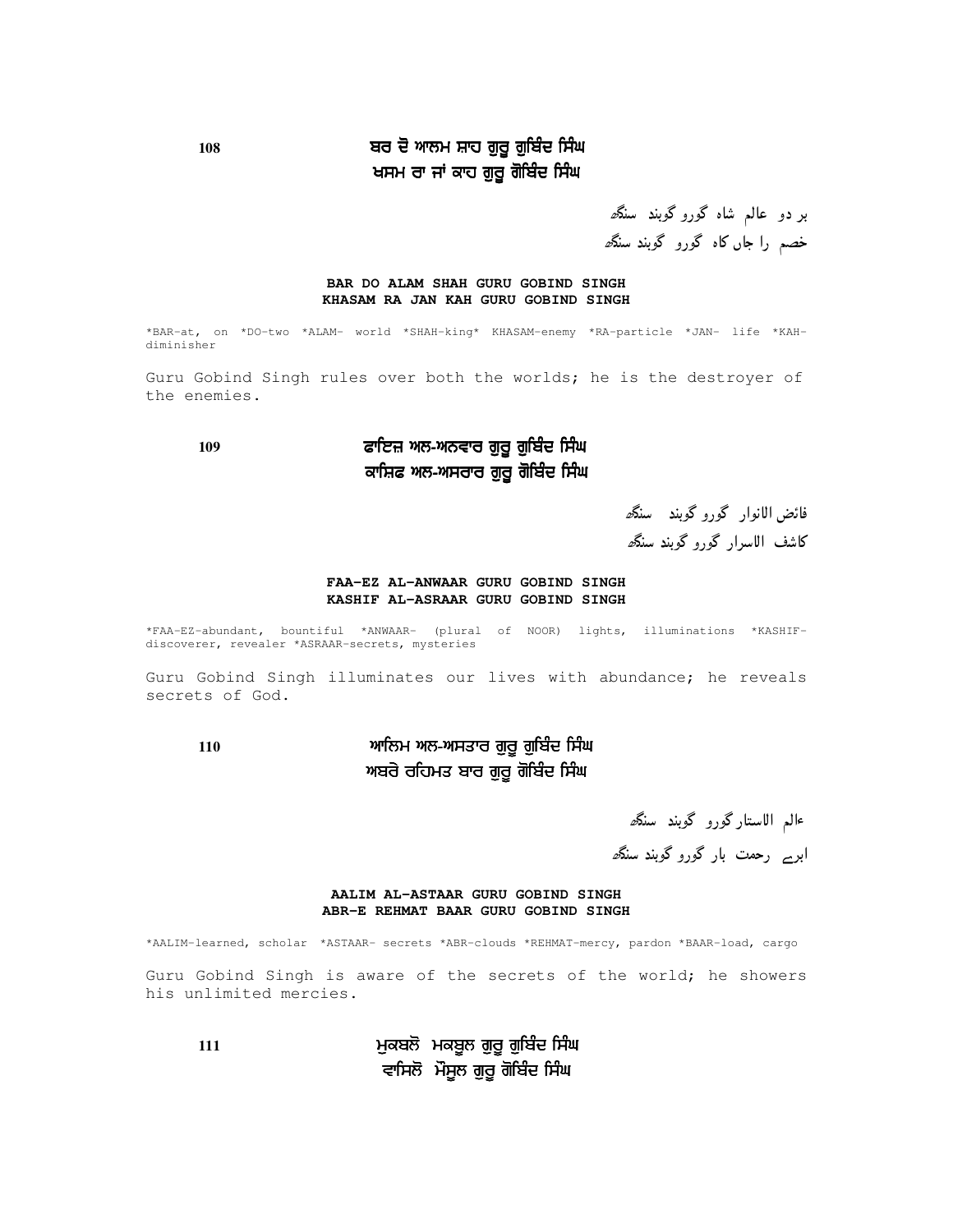مقبل و مقبول گورو گوبند سنگ*ھ* واصل و موصول گورو گوبند سنگھ

#### **MUQBAL-O MAQBOOL GURU GOBIND SINGH WAASIL-O MAUSOOL GURU GOBIND SINGH**

\*MUQBAL – fortunate \*MAQBOOL- accepted \*WAASIL- united, received \*MAUSOOL-joined, connected

Guru Gobind Singh is the favourite of Waheguru; he is with Him all the time

**<sup>112</sup>** ) ( %'%- -- ਫੈਜ਼ੇ ਹਕ ਰਾ ਬਹਰ ਗੁਰੂ ਗੋਬਿੰਦ ਸਿੰਘ

جاں فروزے دہر گورو گوبند سنگھ فیضبے حق را بحر گورو گوبند سنگھ

#### **JAAN FIROZ-E DAHAR GURU GOBIND SINGH FAIZ-E HAQ RA BAHR GURU GOBIND SINGH**

\*JAAN-life \*FIROZ-illuminator \*DAHAR- eternity, world \*FAIZ-grace, blessing, bounty \*HAQright, God \*BAHR-sea

Guru Gobind Singh bestows life in this world; he is the sea of Waheguru's blessings

### 113 ਹੱਕ ਰਾ ਮਹਿਬੂਬ ਗੁਰੂ ਗੁਬਿੰਦ ਸਿੰਘ ਤਾਲਿਬੋ ਮਤਲੂਬ ਗੁਰੂ ਗੋਬਿੰਦ ਸਿੰਘ

حق را محبوب گورو گوبند سنگھ طالب و مطلوب گورو گوبند سنگ*ھ* 

#### **HAQ RA MEHBOOB GURU GOBIND SINGH TALIB-O MATLOOB GURU GOBIND SINGH**

\*HAQ-God \*RA-particle \* MEHBOOD-beloved \*TALIB-seeker, desirous \*MATLOOB-desired, sought

Guru Gobind Singh is loved by God; he is the seeker as well as the sought.

**114** (# %'%- -- ਜਾਨੋ ਦਿਲ ਰਾ ਰਾਹ ਗੁਰੂ ਗੋਬਿੰਦ ਸਿੰਘ

> تيغ را فتاح گورو گوبند سن*گھ* جان و دل را راه گورو گوبند سنگ*ھ*

**TEG RA FATTAH GURU GOBIND SINGH**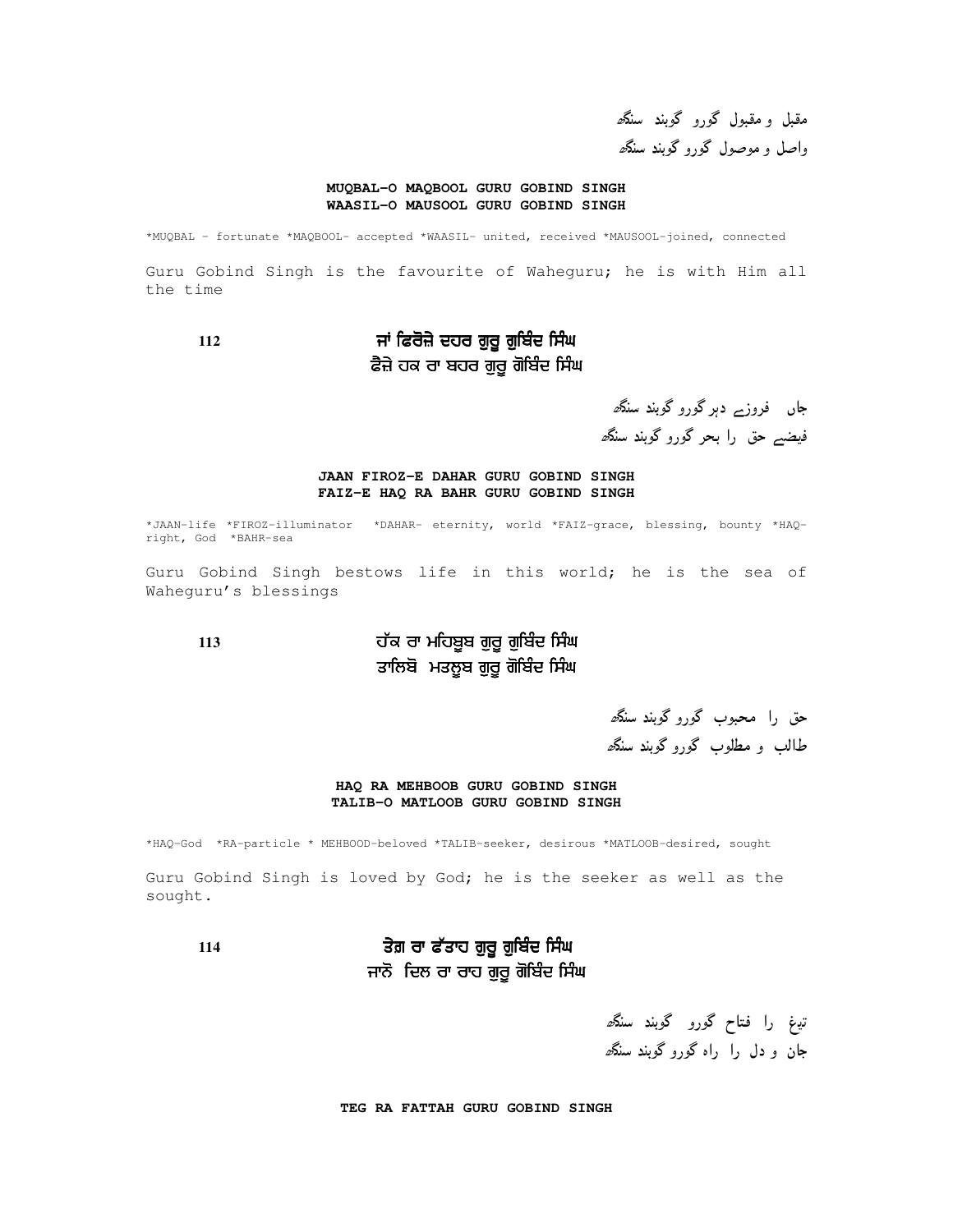#### **JAN-O DIL RA RAH GURU GOBIND SINGH**

\*TEG-sword \*RA-particle \*FATTAH- victorious, conqueror \*JAN-life \*DIL-heart \*RAH-way, means, cause

Guru Gobind Singh achieved victories with his sword; he knows the secret of every heart.

### **115**  %'%- -- ਜ਼ਿੱਲੇ ਹਕ ਤਜ਼ਲੀਲ ਗੁਰੂ ਗੋਬਿੰਦ ਸਿੰਘ

صاحبے اکلیل گورو گوبند سنگ<sup>ی</sup> ظلیے حق تضلیل گورو گوبند سنگ<sup>ی</sup>

#### **SAHIB-E IKLEEL GURU GOBIND SINGH ZILL-E HAQ TAZLEEL GURU GOBIND SINGH**

\*SAHIB-owner, master, lord \*IKLEEL-crown \*ZILL-shadow, aegis \*HAQ-God \*TAZLEEL-shadow, darkness

Guru Gobind Singh wears the crown of the world; he lives in the shadow of Waheguru.

### **116** & - %'%- -- ਮਰਹਮੇ ਹਰ ਰੰਜ ਗੁਰੂ ਗੋਬਿੰਦ ਸਿੰਘ

خازنے ہر گنج گورو گوبند سنگ*ھ* مرہمے ہر رنج گورو گوبند سنگھ

#### **KHAAZAN-E HAR GANJ GURU GOBIND SINGH MARHAM-E HAR RANJ GURU GOBIND SINGH**

\*KHAAZAN-treasurer \*HAR- each, every \*GANJ- treasure \*MARHAM-balm, ointment \*RANJ-pain, suffering

Guru Gobind Singh controls all the treasures of the world; he is the medicine of all ailments.

### 117 ਦਾਵਰੇ ਆਫਾਕ ਗੁਰੂ ਗੁਬਿੰਦ ਸਿੰਘ ਦਰ ਦੋ ਆਲਮ ਤਾਕ ਗੁਰੂ ਗੋਬਿੰਦ ਸਿੰਘ

داور بر آفاق گورو گوبند سنگھ در دو عالم طاق گورو گوبند سنگ*ھ* 

#### **DAAWAR-E AAFAAQ GURU GOBIND SINGH DAR DO AALAM TAAQ GURU GOBIND SINGH**

\*DAAWAR-judge, arbitrator \*AAFAAQ- world, horizons \*DAR-in, at \*DO- two \*AALAM- world \*TAAQroof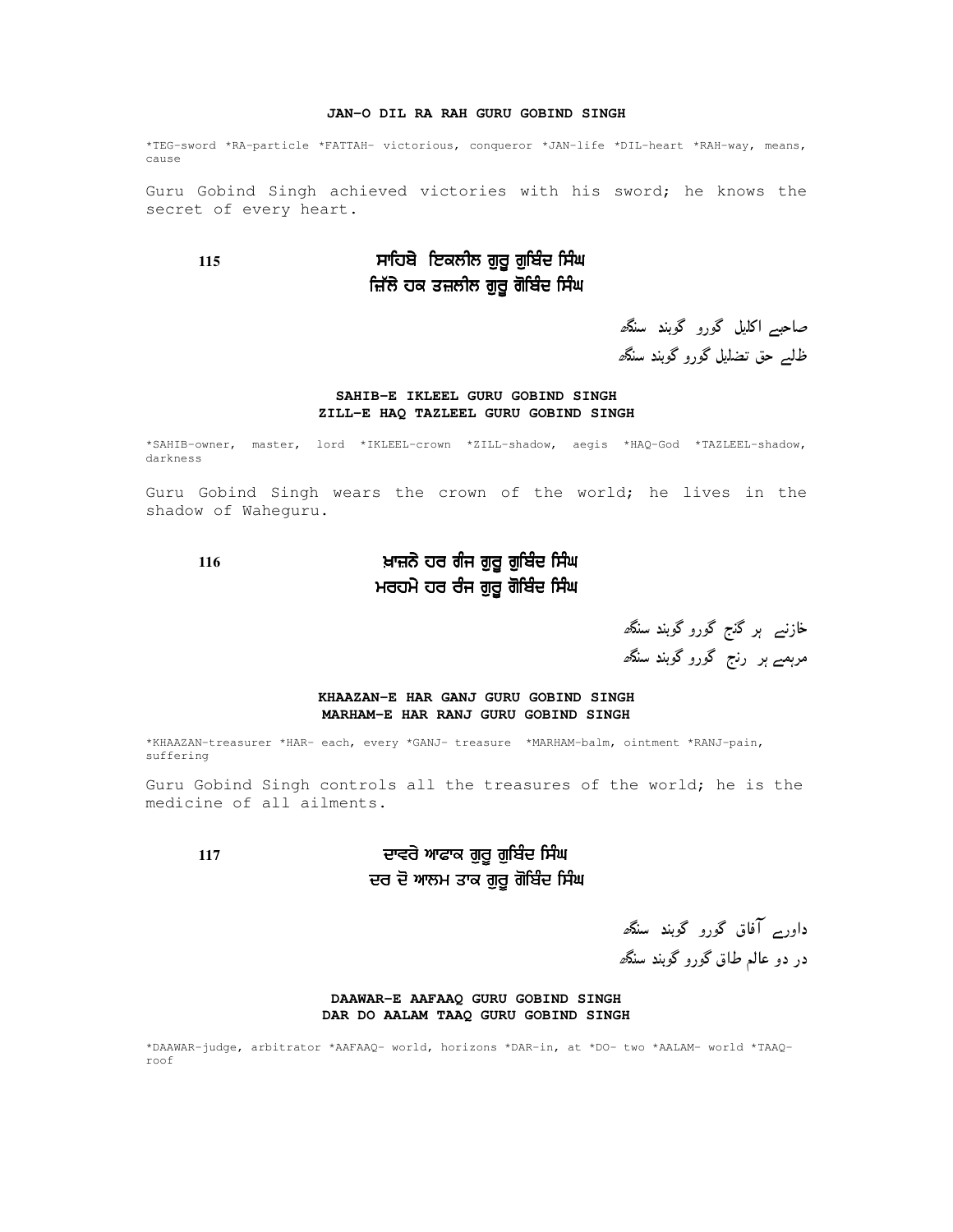Guru Gobind Singh is the master of the world; both the worlds are under his shelter.

### **118** # &% ( %'%- -- ਬਰਤਰੀ ਔਸਾਫ ਗੁਰੂ ਗੋਬਿੰਦ ਸਿੰਘ

حق خود وصاف گورو گوبند سنگھ برتریں اوصاف گورو گوبند سنگھ

#### **HAQ KHUD WASAAF GURU GOBIND SINGH BARTAREEN AUSAAF GURU GOBIND SINGH**

\*HAQ-God \*KHUD- self \*WASAAF- praiser, explainer \*BARTAREEN- superiority, preference \*AUSAAF- (plural of wasaf) qualities

Guru Gobind Singh is praised by God Himself; he is bestowed with highest qualities.

### **<sup>119</sup>** &) %'%- -- ਕੁਦਸੀਆਂ ਬਾਰਾਇ ਗੁਰੂ ਗੋਬਿੰਦ ਸਿੰਘ

خاصگاں در پاسر گورو گوبند سنگھ قدسیاں بارا<sub>ک</sub> گورو گوبند *سنگ<sup>ھ*</sup>

#### **KHAASGAN DAR PAA-E GURU GOBIND SINGH QUDSI-AAN BAAR-AAE GURU GOBIND SINGH**

\*KHAAS- special, exclusive \*GAN- renders a word plural \*DAR- in, at \*PAA-feet \*QUDSI-AAN – (plural of KUDSI) angels \*BAAR-audience \*AAE-come

Great men are at the feet of Guru Gobind Singh; the angels visit him for audience.

### **<sup>120</sup>** % ) # %'%- -- ਜਾਨੋ ਦਿਲ ਰਾ ਰਾਹ ਗੁਰੂ ਗੋਬਿੰਦ ਸਿੰਘ

مقبلاں مداح گوروگوبند *سنگھ* جان و دل را راه گورو گوبند سنگه

**MUQBAL-AAN MADDAH GURU GOBIND SINGH JAAN-O DIL RA RAH GURU GOBIND SINGH**

\*MUQBALAAN- (plural of MUKBAL) fortunate \* MADDAH-admirer \*JAAN-life \* DIL-heart \*RA-particle \*RAH-way, road

The fortunate ones admire Guru Gobind Singh; he knows every thing in our hearts.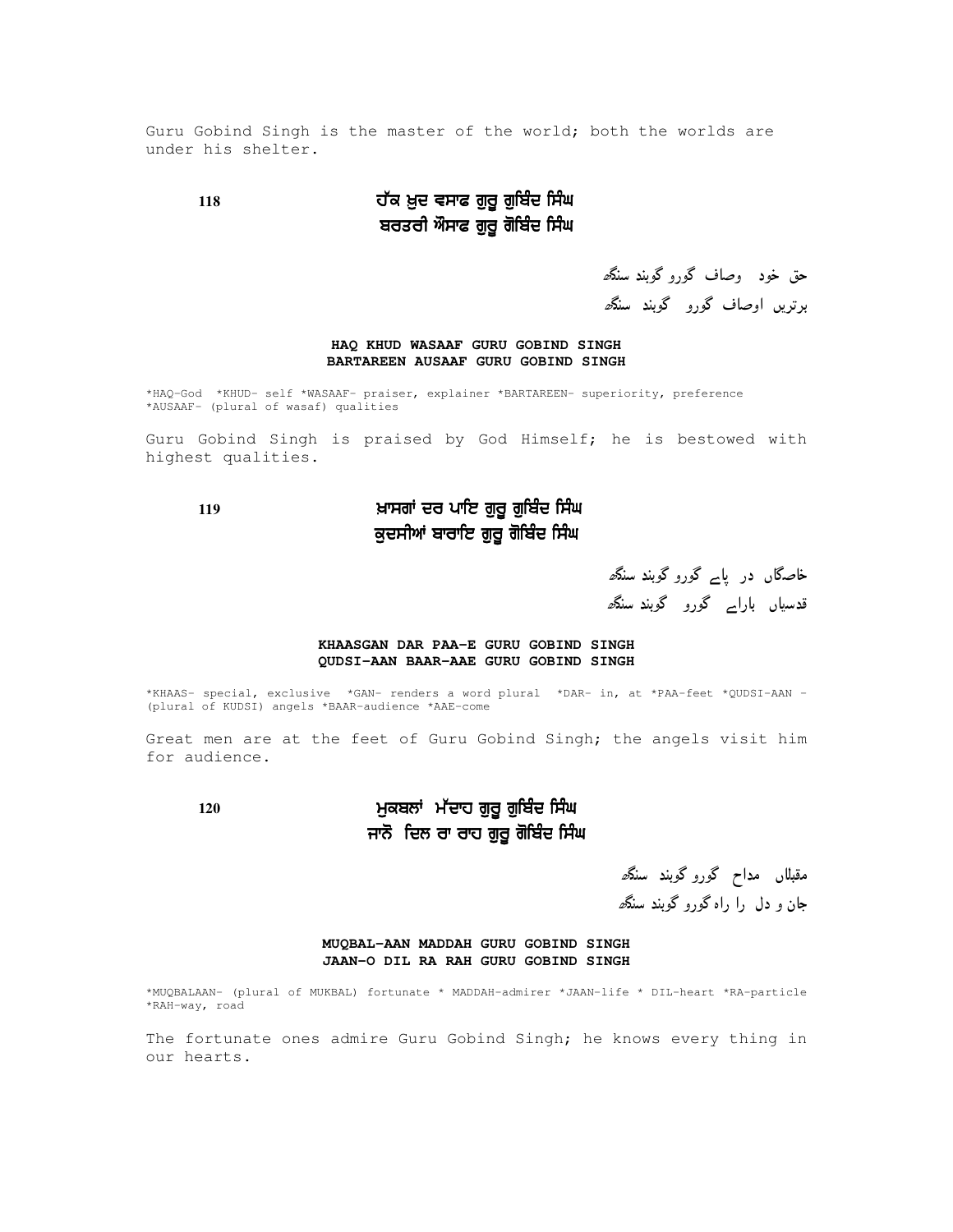### **<sup>121</sup>** ) %'%- -- ਬਰ ਦੋ ਆਲਮ ਕੋਸ ਗੁਰੂ ਗੋਬਿੰਦ ਸਿੰਘ

لامکاں پابوس گورو گوبند سنگھ بر دو عالم کوس گورو گوبند سنگھ

#### **LAA-MAKAAN PAABOS GURU GOBIND SINGH BAR DO AALAM KOS GURU GOBIND SINGH**

\*LAAMAKAAN- having no abode ( the poor ) \*PA-feet \*BOSEEDAN- to kiss \*PABOS-kiss the feet \*BAR-in , at \*DO- two \*AALAM-world \*KOS-drum

The poor kiss the feet of Guru Gobind Singh; the drum of his authority sounds in both the worlds.

### **122** % ' %'%- -- ਰੁਬਹ ਹਮ ਮਖ਼ਤੂਮ ਗੁਰੂ ਗੋਬਿੰਦ ਸਿੰਘ

ثلث ہم محکوم گورو گوبند سنگ*ھ* ربع ہم مختوم گورو گوبند سنگ*ھ* 

#### **SULS-HAM MAHKOOM GURU GOBIND SINGH RUBEH HAM MAKHTOOM GURU GOBIND SINGH**

\*SULS- one third \*HAM- also, too, suffix used as termination of the ordinal numbers, \*MAHKOOM-condemned, convicted, sentenced \*RUBEH-one fourth \*MAKHTOOM-finished, settled, concluded

Guru Gobind Singh rules over the three worlds; he has the stamp of his authority on the four Vedas**.**

### **<sup>123</sup>** %  %'%- -- ਦੁਸ਼ਮਨ ਅਫਗ਼ਨ ਜ਼ੋਸ਼ ਗੁਰੂ ਗੋਬਿੰਦ ਸਿੰਘ

سدس حلقږ بگوش گورو گوبند سنگ*ھ* دشمن افگن جوش گورو گوبند سنگ*ھ* 

#### **SUDS HALQEH B-GOSH GURU GOBIND SINGH DUSHMAN AFGAN JOSH GURU GOBIND SINGH**

\*SUDS- sixth \*HALQEH B-GOSH- bonded, slave \*DUSHMAN-enemy \*AFGAN-JOSH-throw, slow down, defeat The six shastras are his slaves; he always defeats the enemy.

**124** &  %'%- -- ਹੱਕ ਹੱਕ ਆਈਨਾ ਗੁਰੂ ਗੋਬਿੰਦ ਸਿੰਘ

> خالص و بیکینږ گورو گوبند سنگ*ھ* حق حق آئينڊ گورو گوبند سنگ*ھ*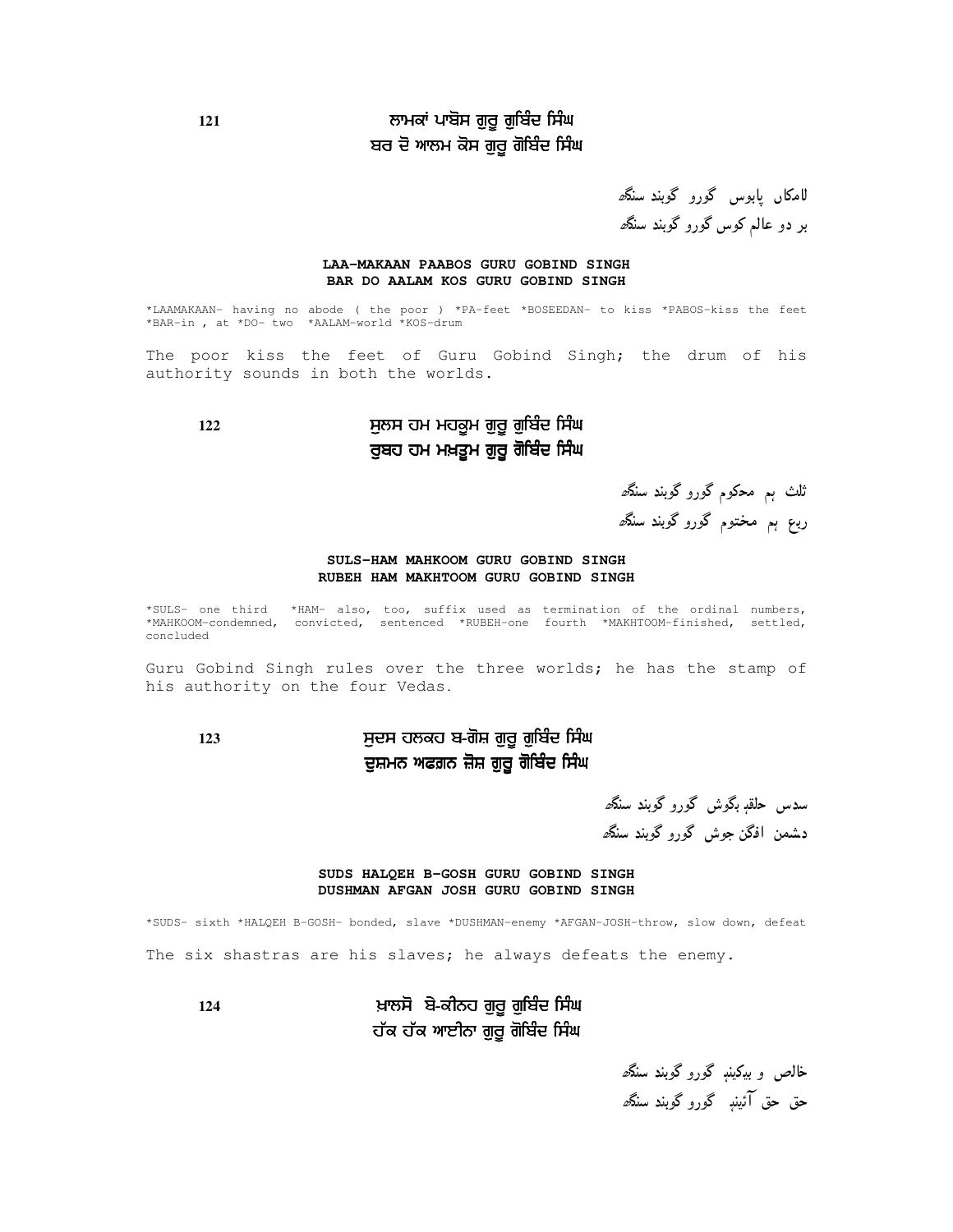#### **KHALAS-O BE-KEENEH GURU GOBIND SINGH HAQ HAQ AINAA GURU GOBIND SINGH**

\*KHALAS-pure, unalloyed \*KEENEH- hatred, animosity \*BE-KEENEH-without hatred \*HAK- truth, God \*AINAA- mirror

Pure at heart, Guru Gobind Singh is free from ill will; he is the mirror through whom God reveals Himself.

### **125** # # - %'%- -- ਬਾਦਸ਼ਾਹ ਦਰਵੇਸ਼ ਗੁਰੂ ਗੋਬਿੰਦ ਸਿੰਘ

حق حق انديش گورو گوبند سنگھ بادشاه درویش گورو گوبند سنگ*ھ* 

#### **HAQ HAQ ANDESH GURU GOBIND SINGH BADSHAH DARVESH GURU GOBIND SINGH**

\*HAQ-God \*ANDESH-think, meditate \*BADSHAH-king \*DARVESH-mystic, poor

Guru Gobind Singh meditates on God; he is a mystic and a king at the same time.

### **<sup>126</sup>**  ( %'%- -- ਮੁਨਇਮ ਅਲ-ਮੁਤਆਲ ਗੁਰੂ ਗੋਬਿੰਦ ਸਿੰਘ

مكرم الفضال گورو گوبند سنگ*ھ* منعم المتعا گورو گوبند سنگ*ھ* 

#### **MAKRAM AL-FAZAAL GURU GOBIND SINGH MUN-IM AL-MUT-AAL GURU GOBIND SINGH**

\*MAKRAM- honoured, dignified, grand \*FAZAAL –kind \*MUN-IM-liberal, rich, beneficent \*MUT-AALexalted, lofty

Guru Gobind Singh is virtue personified; his gifts to mankind are unending.

### **<sup>127</sup>**   %'%- -- ਰਾਹਮ ਅਲ-ਰਹਾਮ ਗੁਰੂ ਗੋਬਿੰਦ ਸਿੰ

کا رم الکرام گورو گوبند سنگھ راحم الرحام گورو گوبند سنگھ

#### **KAARAM AL-KIRAM GURU GOBIND SINGH RAAHAM AL-RAHAAM GURU GOBIND SINGH**

\*KAARAM- generosity, magnanimity \*KARAAM- (plural of KARIM) generous \*RAAHAM- one who forgives \*RAHAAM-forgiving

Guru Gobind Singh is most generous and forgiver.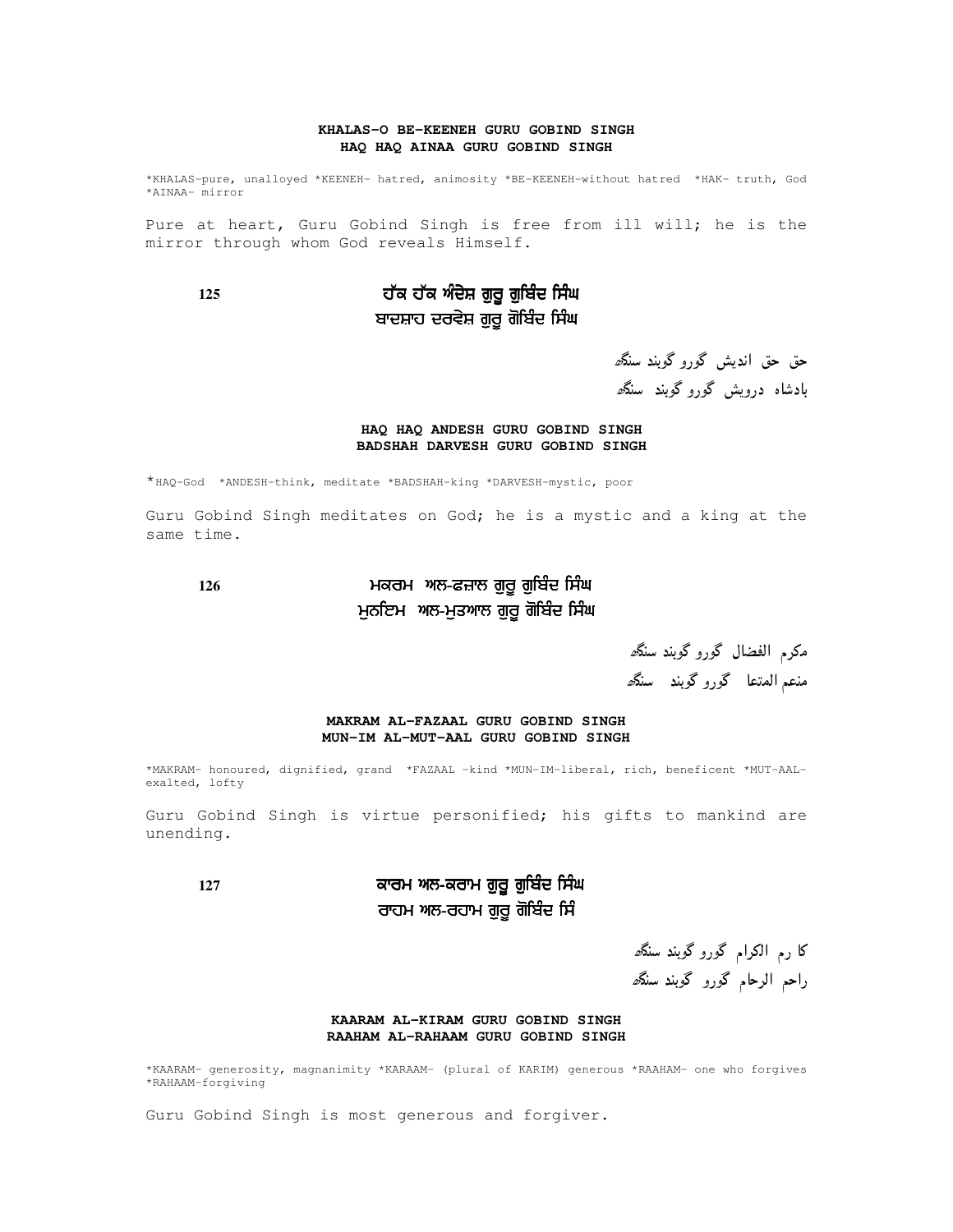### 128 ਨਾਏਮ ਅਲ-ਮੁਨਆਮ ਗੁਰੂ ਗੁਬਿੰਦ ਸਿੰਘ ਫਾਹਮ ਅਲ-ਫਹਾਮ ਗੁਰੂ ਗੋਬਿੰਦ ਸਿੰਘ

ناعم المنعا گورو گوبند سنگ*ھ* فاہم الفہام گورو گوبند سنگ*ھ* 

#### **NAA-EM AL-MUN-AAM GURU GOBIND SINGH FAHAM AL-FAHAAM GURU GOBIND SINGH**

\*NAA-EM- rich \*MUN-AAM-beneficent, affluent, rich \*FAHAM-bestower \*AL-FAHAAM-bestow

Guru Gobind Singh blesses even the benevolent; he bestows gifts even to those who give.

### **129** - %'- -- ਫਰਖ਼ੋ ਫਰਖ਼ੁੰਦਹ ਗੁਰੂ ਗੋਬਿੰਦ ਸਿੰਘ

داعم و پاینده گورو گوبند سنگھ فرخ و فرخنده گورو گوبند سنگھ

#### **DAA-IM-O PAA-INDA GURU GOBIND SINGH FARAKH-O FARKHUNDEH GURU GOBIND SINGH**

\*DAA-IM-unmoving \*PAA-INDA-lasting, perpetual \*FARAKH-happy \*FARKHANDEH-happy, auspicious

Guru Gobind Singh is eternal; he is auspicious for all.

**130** (+ %) %'- -- ਨੂਰ ਹਕ ਲਮਆਤ ਗੁਰੂ ਗੋਬਿੰਦ ਸਿੰਘ

فیضیے سبحاں ذات گورو گوبند سنگھ نور حق لمعات گورو گوبند سنگھ

#### **FAIZ-E SUB-HAAN ZAAT GURU GOBIND SINGH NOOR HAQ LAM-AAT GURU GOBIND SINGH**

\*FAIZ-favour, blessing, bounty \*SUB-HAAN- glory \*ZAAT-essence, nature, self \*NOOR-light, radiance \*HAQ-God \*LAM-AAT- (plural of LAM-AA) flashes, brightness, glance, a priori

Guru Gobind Singh is essence of God's blessings; God Himself radiates through him.

**131** %'- -- ਹੱਕ ਬੀਂ ਜ਼ ਇਨਾਮ ਗੁਰੂ ਗੋਬਿੰਦ ਸਿੰਘ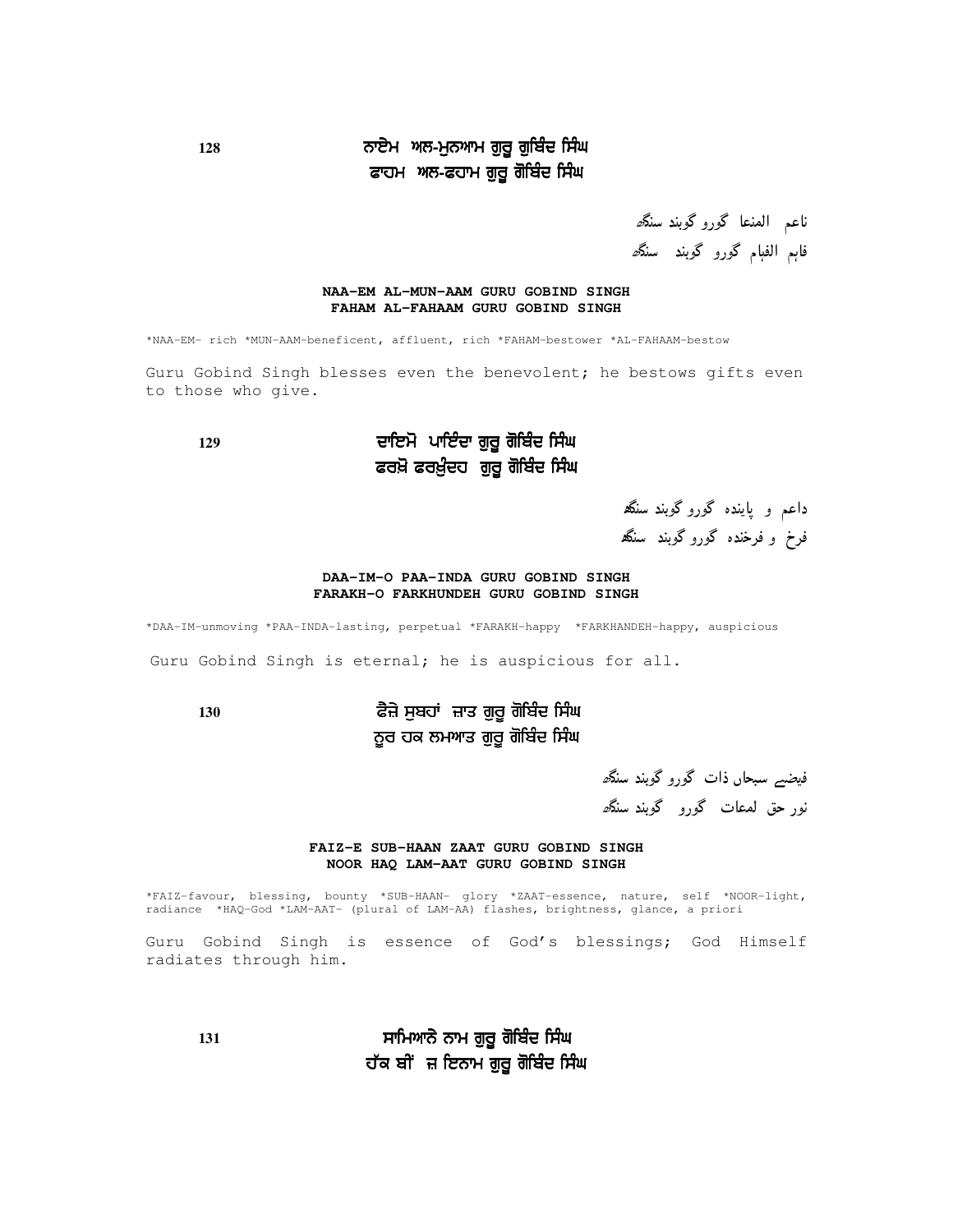سامعانے نام گورو گوبند سنگ<sup>ر</sup> حق بین ز انعام گورو گوبند سنگ*ھ* 

#### **SAMIAAN-E NAAM GURU GOBIND SINGH HAQ BEEN Z IN-AAM GURU GOBIND SINGH**

\*SAMIA-hearing, auditory \*AAN-those (persons) \*HAQ-God \* BEEN (from DEEDAN)- to see \*IN-AMMreward, gift

Those who have listened to the name of Guru Gobind Singh have received the gift of seeing God Himself.

### **132** ( %'- -- ਵਾਸਿਲ ਅਜ਼ ਬਰਕਾਤ ਗੁਰੂ ਗੋਬਿੰਦ ਸਿੰਘ

واصفانیہ ذات گورو گوبند سنگھ واصل از پرکات گورو گویند سنگھ

#### **WAASIF-AAN-E ZAAT GURU GOBIND SINGH WASIL AZ BARKAAT GURU GOBIND SINGH**

\*WAASIF-AAN (plural of WAASIF) praiser, explainer \* ZAAT-essence, self, individual \*WASILunited, connected, received, joined, linked \*AZ-of, from \*BARKAAT- (plural of BARKAT) blessings

Those who sang the praises of Guru Gobind Singh were united with God.

### **133**  \$ %'- -- ਨਾਮਵਰ ਅਜ਼ ਲੁਤਫ ਗੁਰੂ ਗੋਬਿੰਦ ਸਿੰਘ

راقمانیے وصف گورو گوبند سنگھ نامور از لطف گورو گوبند سنگھ

#### **RAAQMAANE WASF GURU GOBIND SINGH NAAMWAR AZ LUTF GURU GOBIND SINGH**

\*RAQMAAN- writer \*WASF-attribute, quality, description \*NAAMWAR-famed, renowned, illustrious \*AZ-of, from \*LUTF-kindness, grace

Those who wrote in praise of Guru Gobind Singh received fame the world over with his grace.

### 134 ਨਾਜ਼ਰਾਨੇ ਰੂਏ ਗੁਰੂ ਗੋਬਿੰਦ ਸਿੰਘ ਮਸਤ ਹਕ ਦਰ ਕੂਏ ਗੁਰੂ ਗੋਬਿੰਦ ਸਿੰਘ

ناظرانسر روس<sup>6</sup>گوروگوبند سنگ*ھ* مست حق در کوبے گورو گوبند سنگھ

**NAAZRAN-E ROO-E GURU GOBIND SINGH MAST HAQ DAR KOO-E GURU GOBIND SINGH**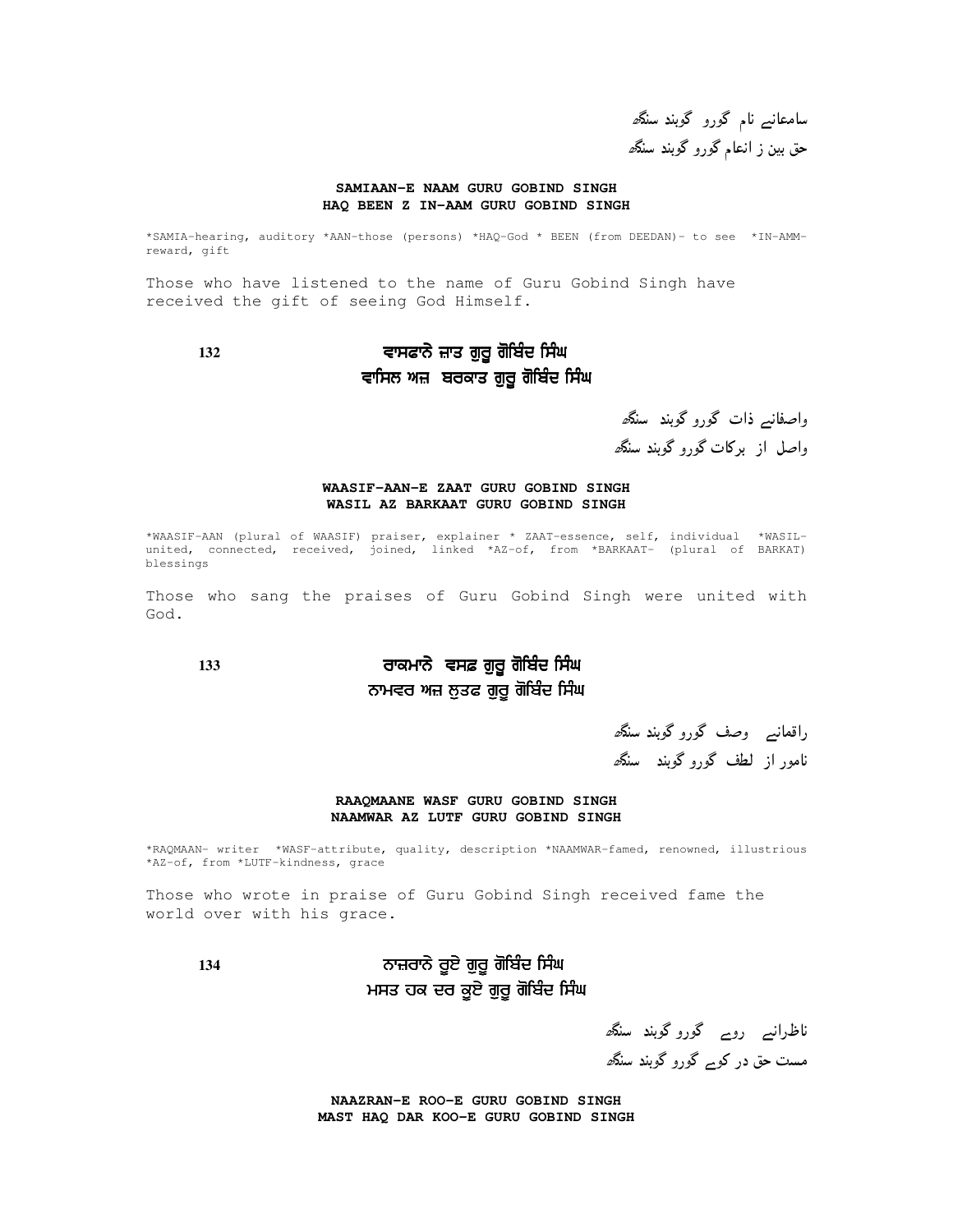\*NAAZRAN- (plural of NAZIR) seeing, watching, witness \*ROO-E- face \*MAST-intoxicated \*HAQ- God \*DAR- in, at \*KOO-E- street, lane, quarter

Those who had seen the face of Guru Gobind Singh moved in his lanes intoxicated with God's Name.

### **135** & %'- -- ਮੁਕਬਲ ਅਜ਼ ਆਲਾਏ ਗੁਰੂ ਗੋਬਿੰਦ ਸਿੰਘ

خاک بوسے پا<sub>ے</sub> گورو گوبند سن*گھ* مقبل از آلا<sub>ے</sub> گورو گوبند سن*گھ* 

#### **KHAAK BOS-E PAA-E GURU GOBIND SINGH MUQBAL AZ AALAA-E GURU GOBIND SINGH**

\*KHAAK- dust, soil \*BOS-E (from BOSEEDAN) to kiss \*PAA-feet \*MUQBAL-fortunate \*AZ-of, from \*AALAA-E (from AALI)- elevated, grand, lofty

Those who kissed the dust under the feet of Guru Gobind Singh were fortunate and were elevated in life.

### **136**   %'- -- ਬੇਕਸਾਂ ਰਾ ਯਾਰ ਗੁਰੂ ਗੋਬਿੰਦ ਸਿੰਘ

قادر<sub>ے ہ</sub>ر کار گورو گوبند سنگ*ھ* ددکساں را بار گورو گوپند سنگھ

#### **QADIR-E HAR KAR GURU GOBIND SINGH BE-KASAAN RA YAAR GURU GOBIND SINGH**

\*QADIR-able, efficient, competent \*HAR- every, each \*KAR- work, affair \*BE-KASAAN- (plural of BE-KAS) forlorn, poor \*RA-particle \*YAAR-friend

Guru Gobind Singh is the doer of all that is happening in this world, he is friend of the poor.

### **137** ' %'- -- ਜੁਮਲਹ ਫੈਜ਼ੋ ਜੂਦ ਗੁਰੂ ਗੋਬਿੰਦ ਸਿੰਘ

ساجد و مسجود گوروگوبند سنگ*ھ* جملې فيض و جود گورو گوبند سنگ*ھ* 

#### **SAAJID-O MASJOOD GURU GOBIND SINGH JUMLEH FAIZ-O JOOD GURU GOBIND SINGH**

\*SAAJID-prostrate (worshipper) \*MASJOOD- the one who is worshipped \*JUMLEH- the whole, all \*FAIZ- bounty, blessings \*JOOD- generosity

Guru Gobind Singh worships (God); he is also worshipped (by the whole creation).He is generous with all the bounties he gives.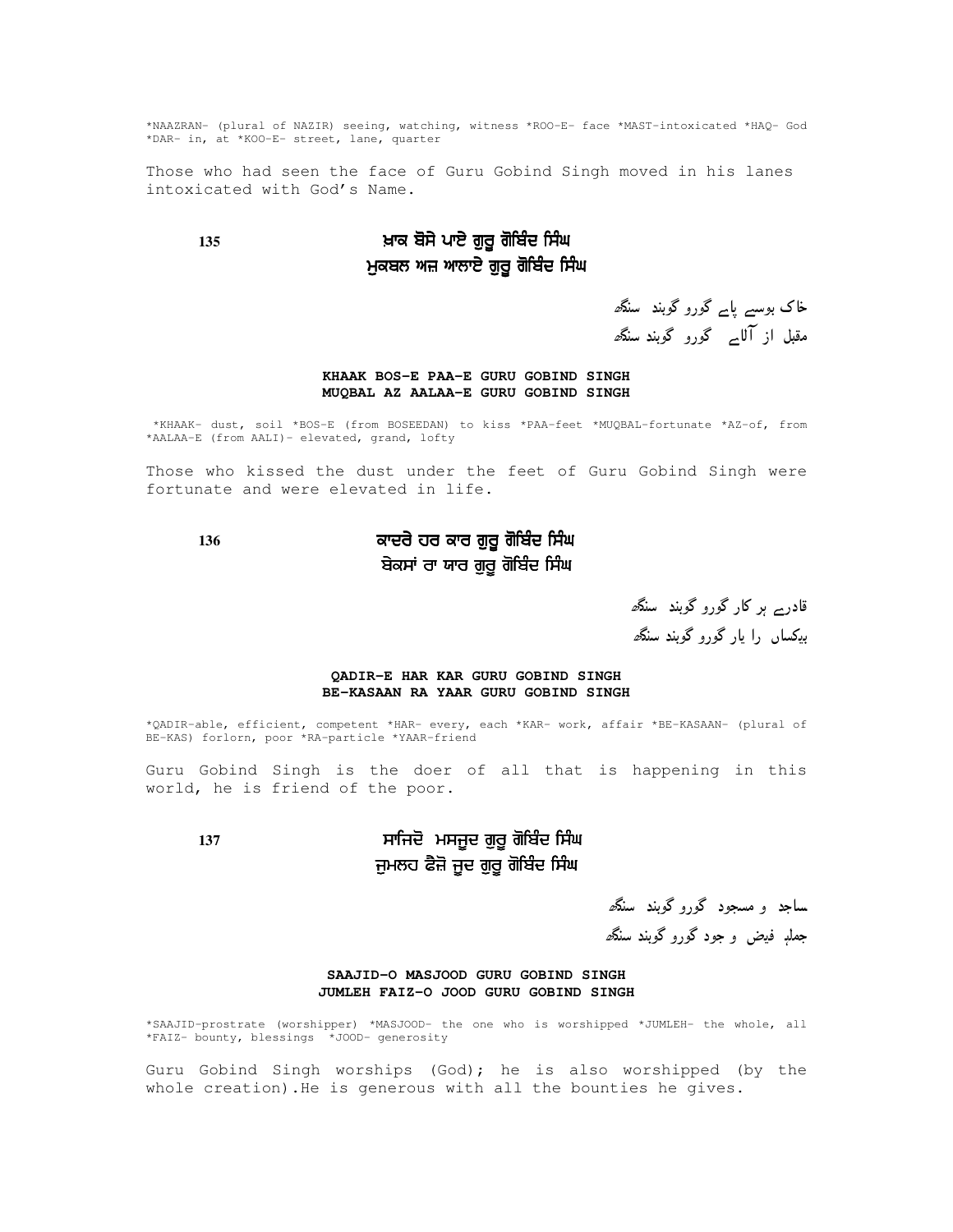### **<sup>138</sup>** ) %'- -- ਬਰਤਰੀ ਮਿ-ਅਰਾਜ ਗੁਰੂ ਗੋਬਿੰਦ ਸਿੰਘ

سىروراں را تاج گورو گوبند سن*گھ* برتریں معراج گورو گوبند سنگ*ھ* 

#### **SARWRAAN RA TAJ GURU GOBIND SINGH BARTAREEN MI-ARAJ GURU GOBIND SINGH**

\*SARWRAAN- (plural of SARWAR) master, lord, chief \*RA- particle \*TAJ- crown \*BARTAREENsuperiority, preference \*MI-ARAJ-ascension (to heaven)

Guru Gobind Singh is the chief of all the kings; he occupies the loftiest position.

### **139** % %'- -- ਵਾਸਿਫੇ ਇਅਕਰਾਮ ਗੁਰੂ ਗੋਬਿੰਦ ਸਿੰਘ

عشر قدستی رام گورو گوبند سنگھ واصف<sub>ے</sub> اکرام گوروگوبند سن*گھ* 

#### **ASHAR QUDSI RAM GURU GOBIND SINGH WASIF-E IKRAM GURU GOBIND SINGH**

\*ASHAR- ten \*QUDSI- angel, celestial, \*RAM- tame, domesticated \*WASIF- praiser, explainer \*IKRAM- honouring, revering

The ten (Greek) gods are under the command of Guru Gobind Singh and they sing his praises in reverence.

### 140 ਉਮ ਕੁਦਸ ਬ-ਕਾਰ ਗੁਰੂ ਗੋਬਿੰਦ ਸਿੰਘ ਗ਼ਾਸ਼ੀਆ ਬਰਦਾਰ ਗੁਰੂ ਗੋਬਿੰਦ ਸਿੰਘ

ام قدس بکار گورو گوبند سنگھ غاشیہٖ بردار گورو گوبند سنگ*ھ* 

#### **UM QUDAS B-KAR GURU GOBIND SINGH GAASHIA BARDAAR GURU GOBIND SINGH**

\*UM-mother, source \*QUDAS- saintliness, sacredness \*KAR- job, work \*GAASHIA-saddle, cover, mantle \*BARDAAR-to take, to remove \*GAASHIA BARDAR- one who carries the saddle (servant)

The sacred goddesses of the world are also working for Guru Gobind Singh and they are his servants.

**<sup>141</sup>** % %'- -- ਇਨਕਿਯਾਦ ਅੰਦੇਸ਼ ਗੁਰੂ ਗੋਬਿੰਦ ਸਿੰਘ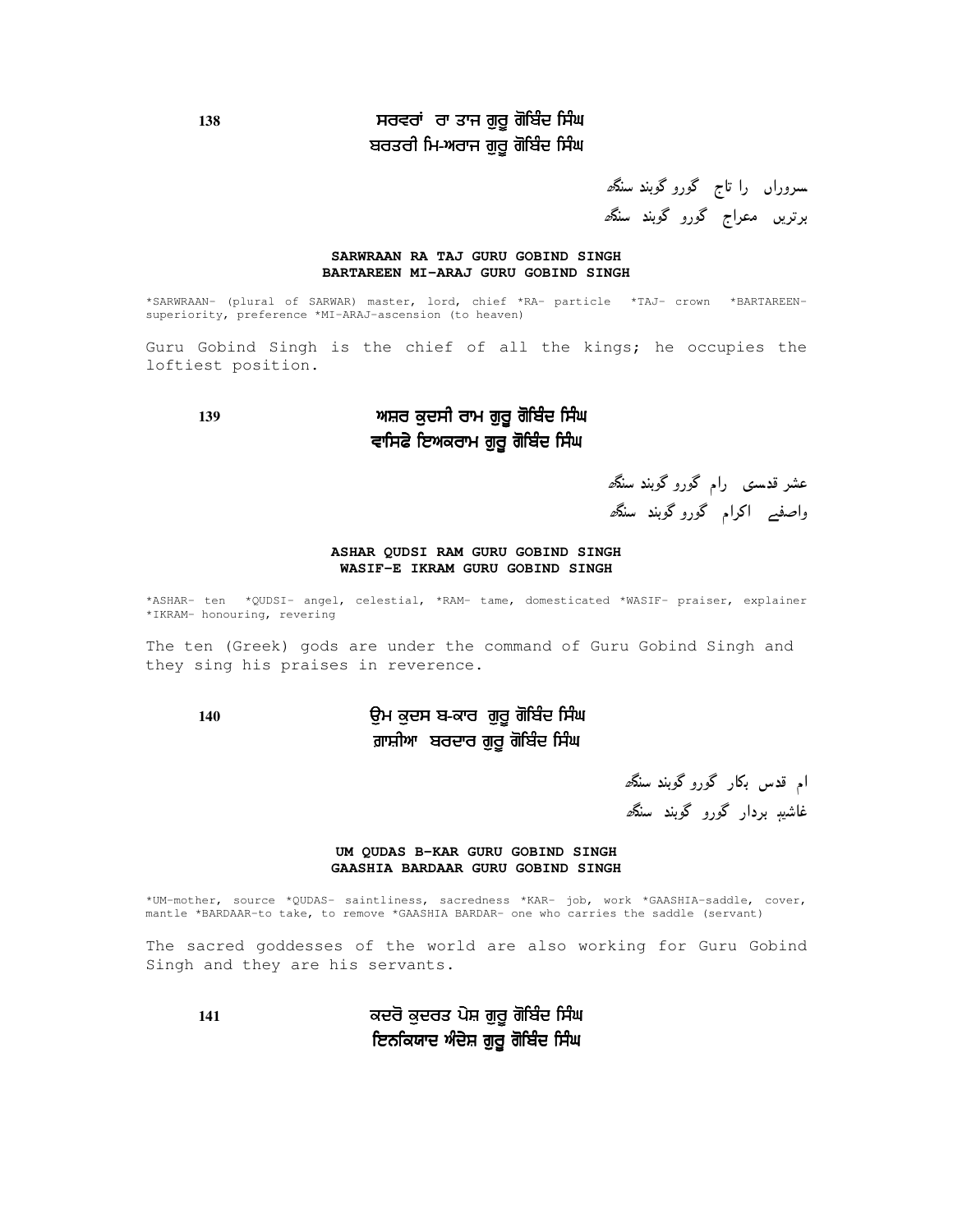قدر و قد رت پیش گورو گوبند سنگ<sup>ر</sup>ه انقیاد اندیش گورو گوبند سنگ*ھ* 

#### **QADR-O QUDRAT PEISH GURU GOBIND SINGH INKIYAAD ANDESH GURU GOBIND SINGH**

\*QADR-divine decree, destiny \*KUDRAT-power, might, authority, strength \*PEISH-front, forward, ahead \*INKIYAAD- submission, obedience \*ANDESH-think

Guru Gobind Singh controls our destinies; still he meditates on God in submission.

### **142** ,% & %'- -- ਚਾਕਰੇ ਚਾਲਾਕ ਗੁਰੂ ਗੋਬਿੰਦ ਸਿੰਘ

تسہ علوی خاک گورو گوبند سن*گھ* چاکر<sub>ے</sub> چال**اک گورو گوبند سنگ**ھ

#### **TISYA ULVI KHAAK GURU GOBIND SINGH CHAAKAR-E CHALAAK GURU GOBIND SINGH**

\*TISYA- nine \*ULVI- sublime, celestial, lofty \*KHAAK-dust \*CHAAKAR-servant \*CHALLAK- quick, agile

The nine gods are like dust of (the feet of) Guru Gobind Singh; they serve him well.

### **143** & %'- -- ਲਾਮਕਾਨੇ ਸੈਰ ਗੁਰੂ ਗੋਬਿੰਦ ਸਿੰਘ

تخت و بالا زیر گورو گوبند سنگھ ل**امکانہ سیر گورو گوبند سنگ**ھ

#### **TAKHT-O BALA ZER GURU GOBIND SINGH LAA-MAKAAN-E SEIR GURU GOBIND SINGH**

\*TAKHT-throne \*BALA-top, height, stature \*ZER-below \*LAA-MAKAAN- omnipresent, God, heavens \*SEIR-travelling, excursion

Guru Gobind Singh is above the highest thrones; he moves in the heavens.

144 ਬਰਤਰ ਅਜ਼ ਹਰ ਕਦਰ ਗੁਰੂ ਗੋਬਿੰਦ ਸਿੰਘ ਜਾਵਿਦਾਨੀ ਸਦਰ ਗੁਰੂ ਗੋਬਿੰਦ ਸਿੰਘ

برتر از ہر قدر گورو گوبند *سنگ<sup>و</sup>* جاودان<sub>گ</sub> صدر گوروگوبند سنگھ

**BARTAR AZ HAR QADR GURU GOBIND SINGH JAAWDANI SADR GURU GOBIND SINGH**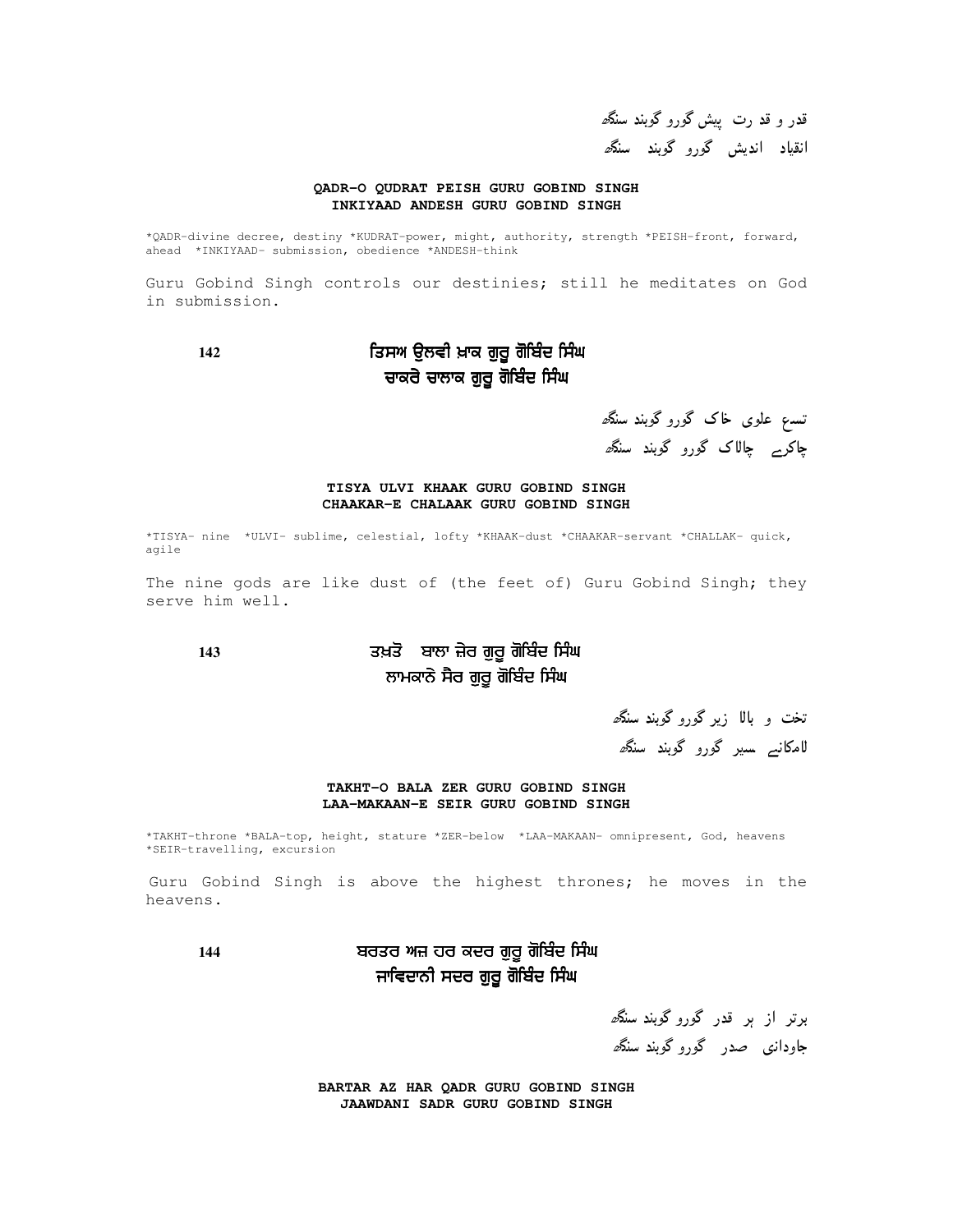\*BARTAR-higher, superior, supreme \*AZ-than \*HAR-all \*QADR- value, worth, magnitude \*JAAWDAANI- eternal, immortal \*SADR-top, uppermost

Guru Gobind Singh is supreme in all virtues; he is eternal and above everyone else.

### **145** %'- -- ਜਾਨੋ ਦਿਲ ਗੁਲਸ਼ਨ ਜ਼ ਗੁਰੂ ਗੋਬਿੰਦ ਸਿੰਘ

عالمبے روشن ز گورو گوبند سنگ*ھ* جان و دل گلشن ز گورو گوبند سنگ*ھ* 

#### **AALAM-E RAUSHAN Z GURU GOBIND SINGH JAAN-O DIL GULSHAN Z GURU GOBIND SINGH**

\*AALAM- the world \* RAUSHAN- bright \*JAAN-life \*DIL-heart \*GULSHAN- flower garden

Guru Gobind Singh gives light to the world; our hearts and souls blossom because of him.

### **146** ('- %'- -- ਜ਼ੇਬ ਤਖ਼ਤੋ ਗਾਹ ਗੁਰੂ ਗੋਬਿੰਦ ਸਿੰਘ

روز افزوں جاہ گورو گوبند سنگھ زیب تخت و گاه گورو گوبند سنگ*ھ* 

#### **ROZ AFZOON JAAH GURU GOBIND SINGH ZEB TAKHT-O GAAH GURU GOBIND SINGH**

\*ROZ-day \*AFZOON-more, exceeding \* ROZ AFZOON- increases daily \*JAAH- rank, dignity, position \*ZEB-ornament, beauty \*TAKHT- throne \* GAAH- time, place, at

Guru Gobind Singh's stature is increasing every day; he is the beauty of all thrones.

### **<sup>147</sup>** % %'- -- ਬੀਨਸ਼ੇ ਹਰ ਐਨ ਗੁਰੂ ਗੋਬਿੰਦ ਸਿੰਘ

مرشد الدارين گورو گوبند سن*گھ* بینشے ہر عین گورو گوبند سنگ*ھ* 

#### **MURSHID AL-DAAREEN GURU GOBIND SINGH BEENASH-E HAR EIN GURU GOBIND SINGH**

\*MURSHID- spiritual guide, elder \*DAAREEN-two houses, two worlds \*BEENASH- insight \*HAR-every \*EIN-eye

Guru Gobind Singh is our guide in both the worlds; he is the sight of every eye.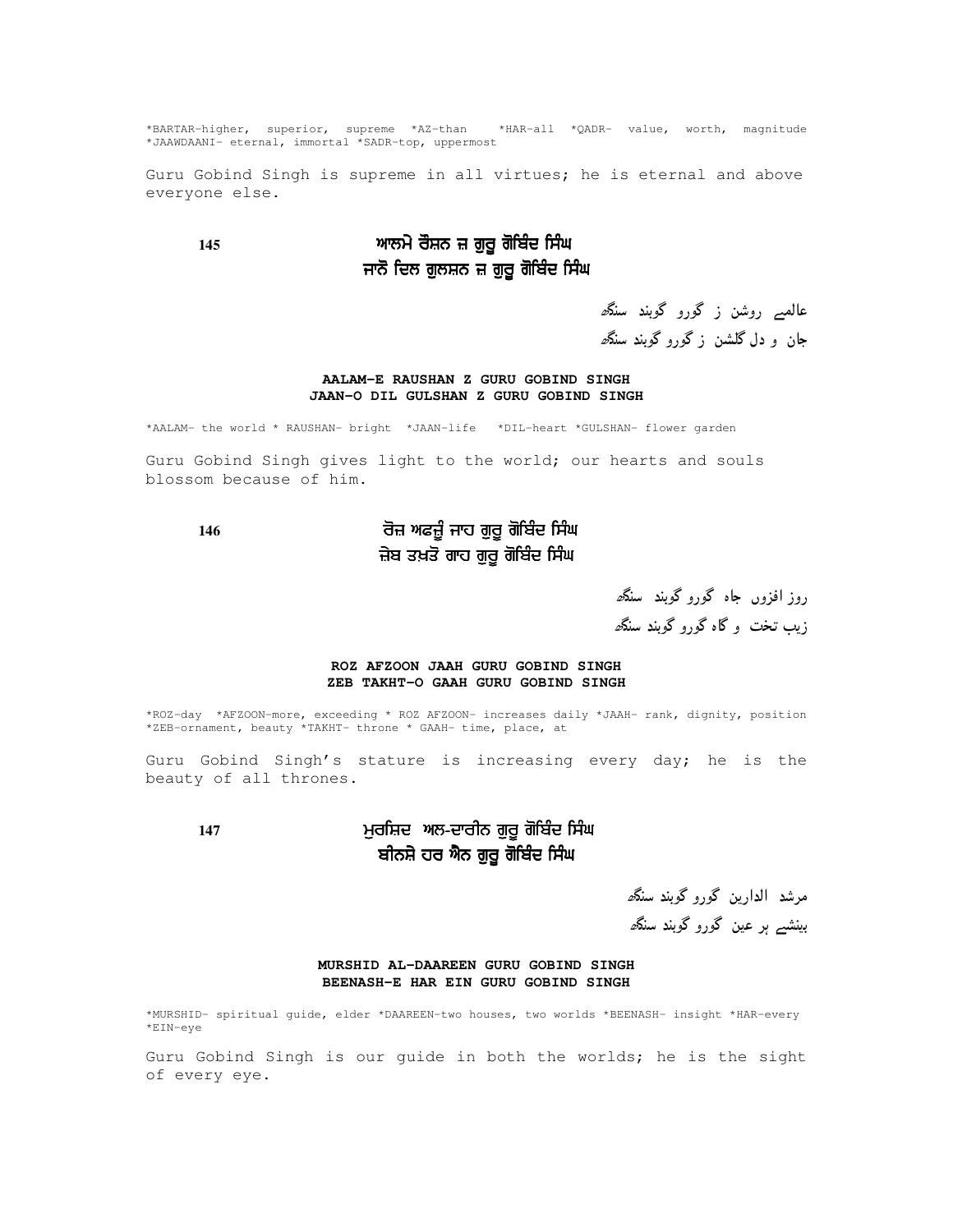### **148** % (% %'- -- ਬਰਤਰ ਆਮਦ ਸ਼ਾਨ ਗੁਰੂ ਗੋਬਿੰਦ ਸਿੰਘ

جملږ در فرمان گورو گوبند سنگ*ھ* برتر آمد شان گورو گوبند سنگھ

#### **JUMLA DAR FURMAAN GURU GOBIND SINGH BARTAR AAMAD SHAAN GURU GOBIND SINGH**

\*JUMLA-all, the whole \*DAR-in, at \*FURMAAN- command, control \*BARTAR- superior, supreme \*AAMAD-came (from "aamdan"- to come) \* BARTAR-AAMAD- is supreme \*SHAAN-dignity, status, rank

Guru Gobind Singh commands the whole creation; he is supreme in stature.

### 149 ਹਰ ਦੋ ਆਲਮ ਖ਼ੈਲ ਗੁਰੂ ਗੋਬਿੰਦ ਸਿੰਘ ਜੁਮਲਾ ਅੰਦਰ ਜ਼ੇਲ ਗੁਰੂ ਗੋਬਿੰਦ ਸਿੰਘ

ہر دو عالم خیل گورو گوبند سنگھ جملې اند ر ذيل گورو گوبند سنگ*ھ* 

#### **HAR DO AALAM KHEIL GURU GOBIND SINGH JUMLA ANDAR ZEIL GURU GOBIND SINGH**

\*HAR- each, every \*DO-two \*AALAM-world \*KHEIL-army, troops \*JUMLA- all, the whole \*ANDARinside, within \*ZEIL- appendix, footnote, bottom

Both the worlds are the army of Guru Gobind Singh; all are under his protection.

### **<sup>150</sup>** %'- -- ਫਾਤਹ ਹਰ ਬਾਬ ਗੁਰੂ ਗੋਬਿੰਦ ਸਿੰਘ

واېب الوہاب گورو گوبند سنگ*ھ* فاتح ہر باب گورو گوبند سنگ*ھ* 

#### **WAAHAB AL-WAHAAB GURU GOBIND SINGH FAATEH HAR BAAB GURU GOBIND SINGH**

\*WAAHAB-giver, generous, donor \*WAHAAB- giver, generous \*FATEH-victorious, conqueror \*HARevery \*BAAB-door, gate, strait

The most generous Guru Gobind Singh is the conqueror of every battle.

**<sup>151</sup>** ( %'- -- ਕਾਮਿਲ ਅਲ-ਅਖ਼ਲਾਕ ਗੁਰੂ ਗੋਬਿੰਦ ਸਿੰਘ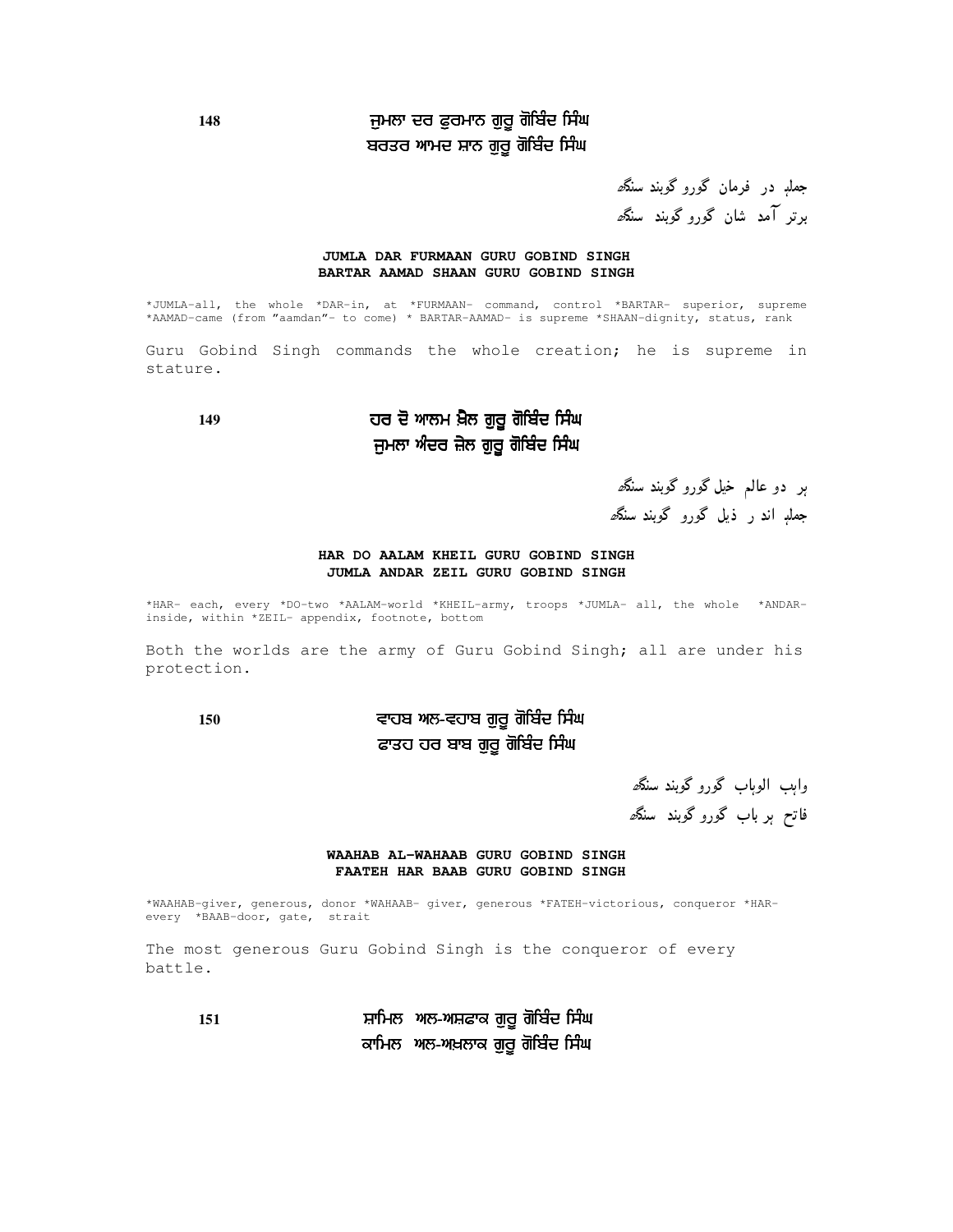شامل الاشفاق گورو گوبند سنگ*ھ* كامل الاخلاق گورو گوبند سنگ*ھ* 

#### **SHAAMIL AL-ASHFAAQ GURU GOBIND SINGH KAAMIL AL-AKHLAAQ GURU GOBIND SINGH**

\*SHAMIL-containing, including, consisting \*ASHFAAQ-mercy, kindness, compassion, bestower \*KAAMIL -perfect, complete, thorough, \*AKHLAAQ-morals, ethics, virtue, character

Guru Gobind Singh's blessings are unending; he is virtue personified.

152 ਰੂਹ ਦਰ ਹਰ ਜਿਸਮ ਗੁਰੂ ਗੋਬਿੰਦ ਸਿੰਘ ਨੂਰ ਦਰ ਹਰ ਚਸ਼ਮ ਗੁਰੂ ਗੋਬਿੰਦ ਸਿੰਘ

روح در ہر جسم گورو گوبند سنگ*ھ* نور در ہر چشم گورو گوبند سنگ*ھ* 

#### **ROOH DAR HAR JISM GURU GOBIND SINGH NOOR DAR HAR CHASHM GURU GOBIND SINGH**

\*ROOH-soul \*DAR-in, at \*HAR-each, every \*JISM-body \*NOOR-light \*CHASHM-eye

Guru Gobind Singh is the soul of every one; he is the light of every eye.

### **153** % & %'- -- ਫੈਜ਼ੇ ਹੱਕ ਅਮਤਾਰ ਗੁਰੂ ਗੋਬਿੰਦ ਸਿੰਘ

جملې روزی خوار گورو گوبند سنگ*ھ* فيضہ حق امطار گورو گوبند سنگھ

#### **JUMLA ROZI KHWAAR GURU GOBIND SINGH FEIZ-E HAQ AMTAAR GURU GOBIND SINGH**

\*JUMLA-all, the whole \*ROZI- sustenance \*KHWAAR-eater, drinker \*FEIZ- favour, blessing, bounty \*HAQ-truth, God \*AMTAAR - rain

Guru Gobind Singh provides sustenance to all; he showers His graces.

### **154** ( %'- -- ਖ਼ਾਕਰੋਬ ਸਰਾਏ ਗੁਰੂ ਗੋਬਿੰਦ ਸਿੰਘ

بست و ہفت گداے گورو گوبند سنگھ خاک روپ سرابر گورو گوبند سنگھ

#### **BIST-O HAFT GADAA-E GURU GOBIND SINGH KHAAK ROB SARAA-E GURU GOBIND SINGH**

\*BIST-twenty \*HAFT-seven \*BIST-O HAFT- twenty seven \*GADAA-beggar \*KHAAK-dust \*ROB-sweep \*KHAAK ROB- sweeper \*SARAA-house, inn, world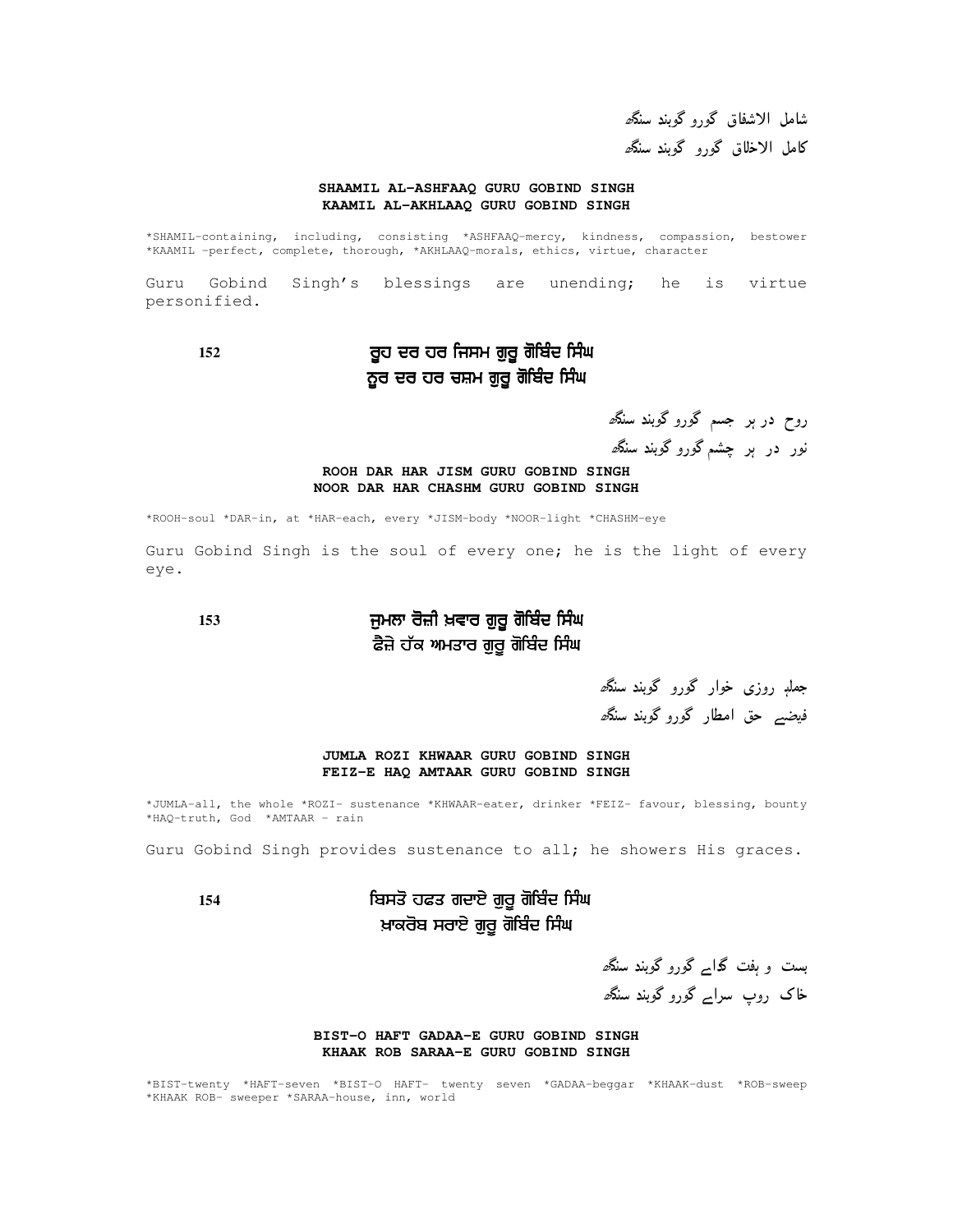The twenty-seven gods are the beggars of Guru Gobind Singh; they are engaged in sweeping his house.

### **155** & ( + %'- -- ਹਫਤ ਹਮ ਸ਼ੈਦਾਏ ਗੁਰੂ ਗੋਬਿੰਦ ਸਿੰਘ

خمس وصف پیرا<sub>ے</sub> گورو گوبند سنگھ ہفت ہم شیدا<sub>ک</sub> گورو گوبند سنگ*ھ* 

#### **KHAMS WASF PEI-RAA-E GURU GOBIND SINGH HAFT HAM SHEIDAA-E GURU GOBIND SINGH**

\*KHAMS-one fifth \*WASF-attributes, qualities, characteristics \*PEI-RAA- decorate, trim, ornament, decoration \*HAFT-seven \*HAM - too, also, suffix used as termination of ordinal numbers \*SHEIDAA- mad, love sick

The five elements praise Guru Gobind Singh; the seven worlds admire him.

### 156 ਬਰ ਦੋ ਆਲਮ ਦਸਤ ਗੁਰੂ ਗੋਬਿੰਦ ਸਿੰਘ ਜੁਮਲਾ ਉਲਵੀ ਪਸਤ ਗੁਰੂ ਗੋਬਿੰਦ ਸਿੰਘ

بر دو عالم دست گورو گوبند سن*گھ* جملې علوی پست گورو گوبند سنگ*ھ* 

#### **BAR DO AALAM DAST GURU GOBIND SINGH JUMLA ULVI PAST GURU GOBIND SINGH**

\*BAR- in, at \*DO- two \*AALAM- world \*DAST-hand \*JUMLA- all, the whole \*ULVI-sublime, celestial, lofty \*DAST-hand \* PAST- low, base, inferior

Guru Gobind Singh has his hand on both the worlds; all the angels are inferior to him.

### **157** % %'- -- ਦਾਗ਼ਦਾਰੇ ਨਾਮ ਗੁਰੂ ਗੋਬਿੰਦ ਸਿੰਘ

لعل سگ غل<mark>ا</mark>م گوروگوبند سنگ*ھ* داغدار<sub>ے</sub> نام گورو گوبند سنگھ

**LAL SAG GULAAM GURU GOBIND SINGH DAAD-DAAR-E NAAM GURU GOBIND SINGH**

\*LAL- Bhai Nand Lal \*SAG-dog \*GULAAM-slave \*DAAG-DAAR- branded \*NAAM-name

Nand LaL is the slave dog of Guru Gobind Singh; he carries the stamp of Guru Gobind Singh on him.

**158**  %'- -- ਰੇਜ਼ਾ ਚੀਨੇ ਖ਼ਵਾਨ ਗੁਰੂ ਗੋਬਿੰਦ ਸਿੰਘ